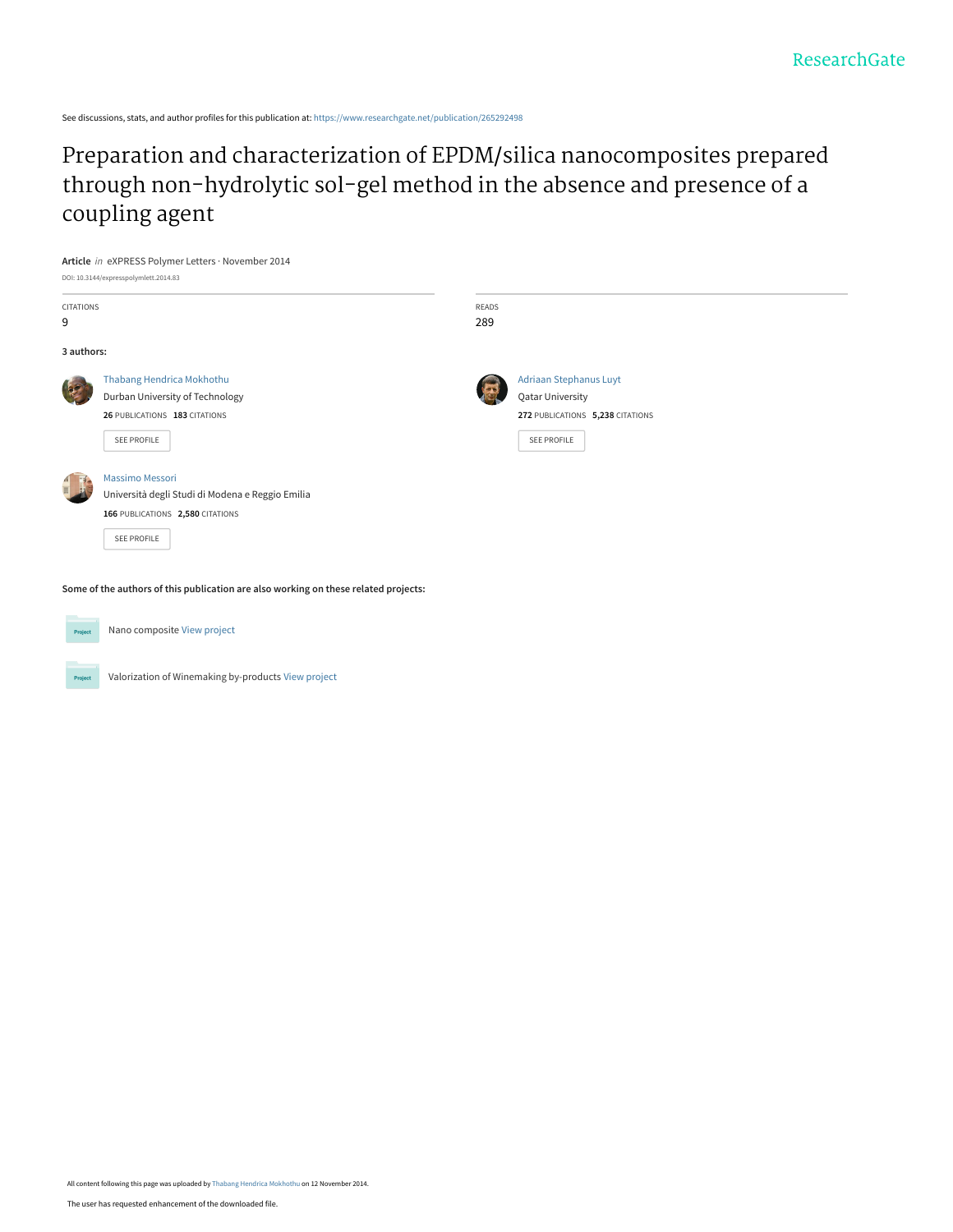# Elsevier Editorial System(tm) for Polymer Degradation and Stability Manuscript Draft

Manuscript Number:

Title: Preparation and characterization of EPDM/silica composites prepared through non-hydrolytic sol-gel in the absence and presence of a coupling agent

Article Type: Research Paper

Keywords: EPDM; silica; non-hydrolytic; sol-gel; morphology; properties

Corresponding Author: Prof. Adriaan Stephanus Luyt, PhD

Corresponding Author's Institution: University of the Free State

First Author: Thabang H Mokhothu

Order of Authors: Thabang H Mokhothu; Adriaan Stephanus Luyt, PhD; Massimo Messori

Abstract: Ethylene propylene diene monomer (EPDM) rubber containing in situ generated silica particles was prepared through a non-hydrolytic sol-gel (NHSG) method with silicon tetrachloride as precursor. The silica particles were homogenously dispersed in the EPDM matrix, but there were agglomerates at high silica contents. The swelling experiments showed a decrease in the crosslinking density of the vulcanized rubber due to the presence of the silica particles for both the composites prepared in the presence and absence of a coupling agent, bis[3-(triethoxysilyl)propyl]tetrasulfide (TESPT). Unlike the composites prepared through a hydrolytic sol-gel (HSG) method with tetraethoxysilane (TEOS) as precursor, the TESPT did not seem to take part in the sol-gel reaction. The presence of TESPT influenced the interaction and dispersion of the silica particles in the EPDM matrix, which gave rise to increased thermal stability of the EPDM when compared to the composites prepared in the absence of TESPT. However, t-butyl chloride and TESPT evaporated from the samples at temperatures below the EPDM decomposition range. The values of the Nielsen model parameters, that gave rise to a good agreement with the experimentally determined Young's modulus values, indicated improved dispersion and reduced size of the silica aggregates in the EPDM matrix. There was also good agreement between the storage modulus and Young's modulus values. The filler effectiveness (Factor C) indicated a mechanical stiffening effect and a thermal stability contribution by the filler, while the damping reduction (DR) values confirmed that the EPDM interacted strongly with the well dispersed silica particles and the polymer chain mobility was restricted. The tensile properties, however, were in some cases worse than those for the samples prepared through the HSG method in the presence of TEOS.

Suggested Reviewers: Albert Van Reenen ajvr@sun.ac.za Professor in Polymer Science

Vladimir Djokovic djokovic@vinca.rs Senior researcher in the field of polymer composites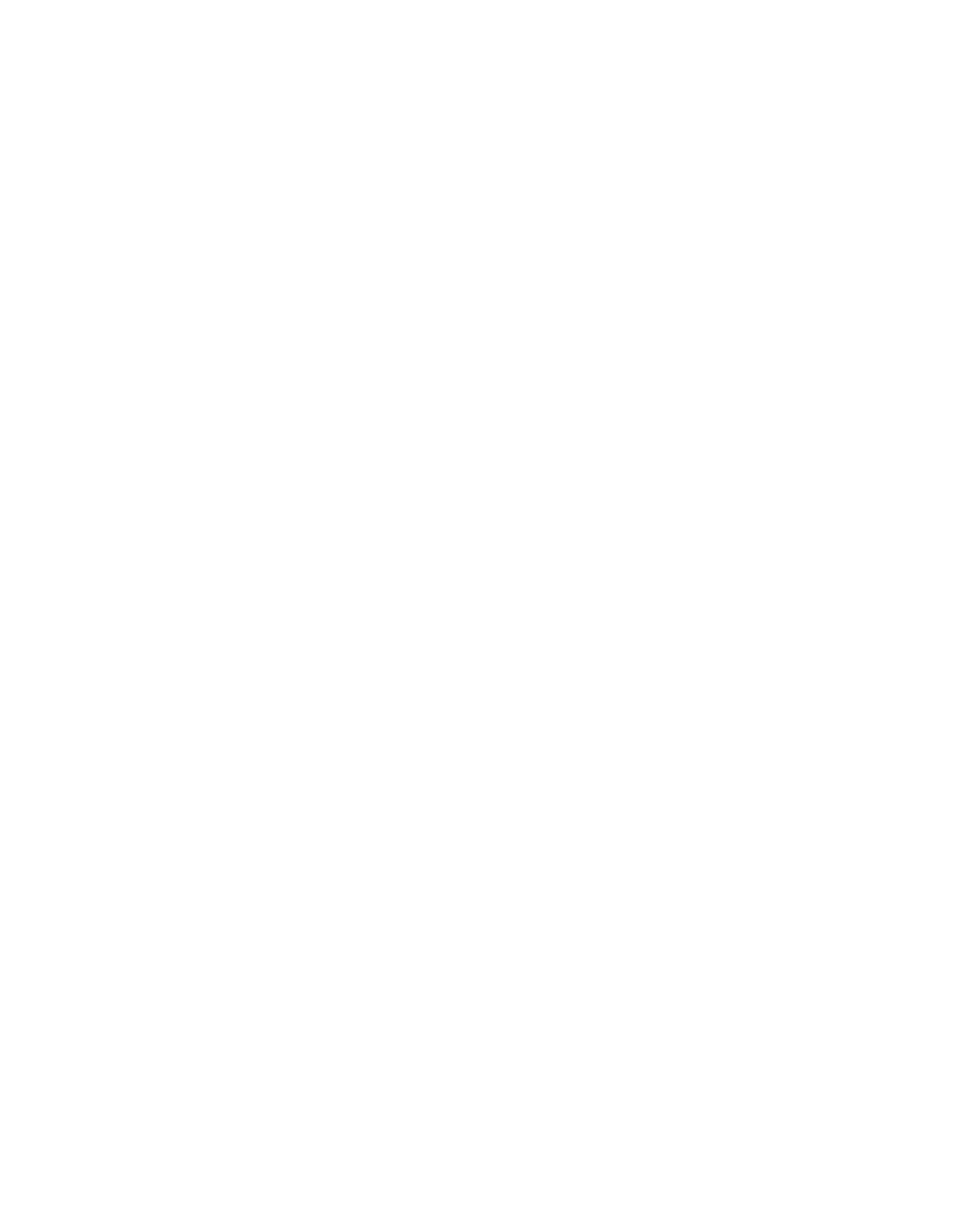**Preparation and characterization of EPDM/silica composites prepared through nonhydrolytic sol-gel in the absence and presence of a coupling agent** 

T.H. Mokhothu<sup>1</sup>, A.S. Luyt<sup>1\*</sup>, M. Messori<sup>2</sup>

*<sup>1</sup> Department of Chemistry, University of the Free State (Qwaqwa Campus), Private Bag X13, Phuthaditjhaba, 9866, South Africa* 

*<sup>2</sup>Department of Engineering 'Enzo Ferrari', University of Modena and Reggio Emilia, Via Vignolese 905/A - 41125 Modena, Italy* 

## **Abstract**

Ethylene propylene diene monomer (EPDM) rubber containing *in situ* generated silica particles was prepared through a non-hydrolytic sol-gel (NHSG) method with silicon tetrachloride as precursor. The silica particles were homogenously dispersed in the EPDM matrix, but there were agglomerates at high silica contents. The swelling experiments showed a decrease in the crosslinking density of the vulcanized rubber due to the presence of the silica particles for both the composites prepared in the presence and absence of a coupling agent, bis[3-(triethoxysilyl)propyl]tetrasulfide (TESPT). Unlike the composites prepared through a hydrolytic sol-gel (HSG) method with tetraethoxysilane (TEOS) as precursor, the TESPT did not seem to take part in the sol-gel reaction. The presence of TESPT influenced the interaction and dispersion of the silica particles in the EPDM matrix, which gave rise to increased thermal stability of the EPDM when compared to the composites prepared in the absence of TESPT. However, t-butyl chloride and TESPT evaporated from the samples at temperatures below the EPDM decomposition range. The values of the Nielsen model parameters, that gave rise to a good agreement with the experimentally determined Young's modulus values, indicated improved dispersion and reduced size of the silica aggregates in the EPDM matrix. There was also good agreement between the storage modulus and Young's modulus values. The filler effectiveness (Factor C) indicated a mechanical stiffening effect and a thermal stability contribution by the filler, while the damping reduction (DR) values confirmed that the EPDM interacted strongly with the well dispersed silica particles and the polymer chain mobility was restricted. The tensile properties, however, were in some cases worse than those for the samples prepared through the HSG method in the presence of TEOS.

**Keywords:** EPDM; silica; non-hydrolytic; sol-gel; morphology; properties

**\* Corresponding author (LuytAS@qwa.ufs.ac.za)**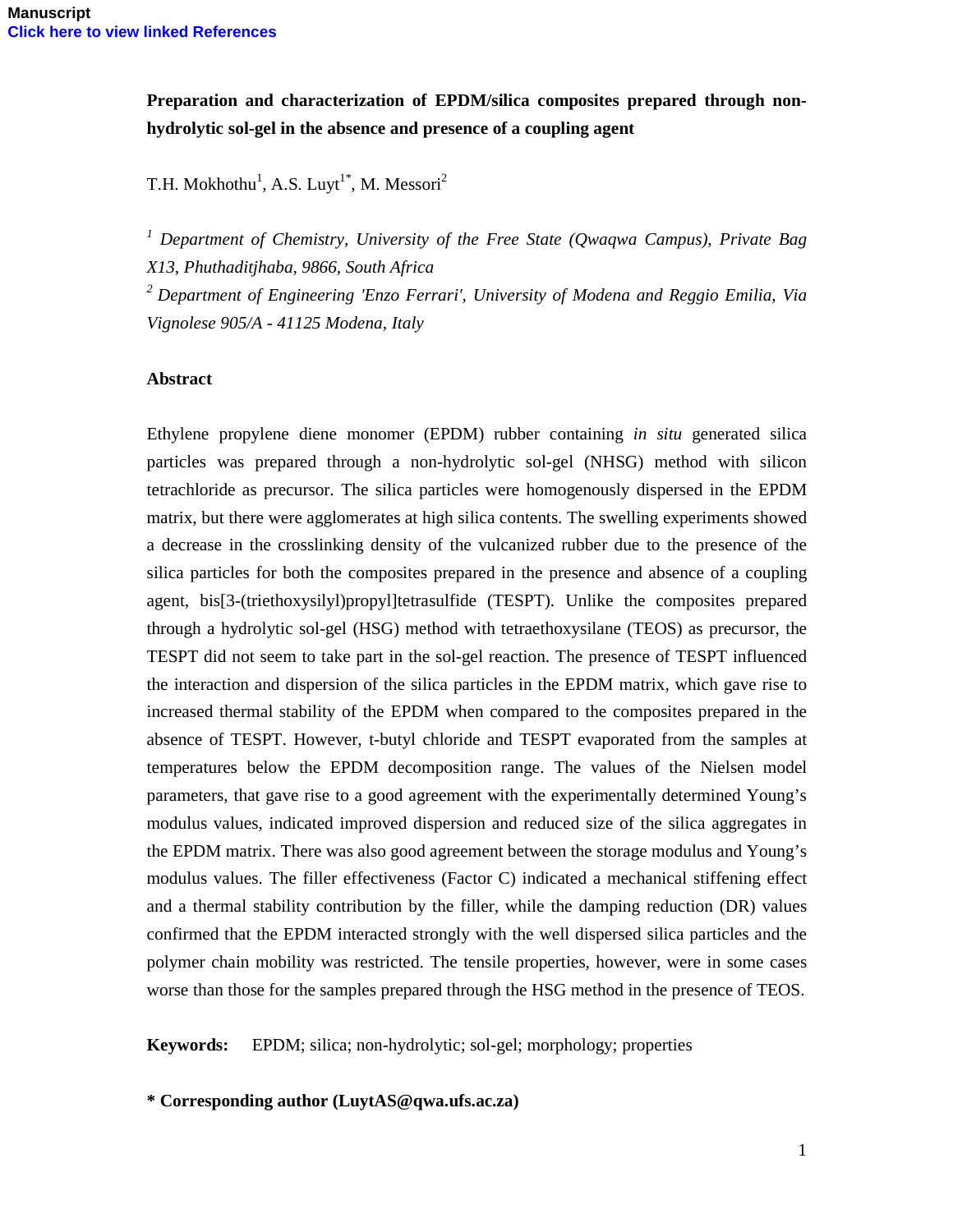#### **1. Introduction**

The incorporation of inorganic oxides such as silica and/or titania into rubber matrices prepared by the conventional sol-gel routes led to materials with enhanced properties when compared to both unfilled rubbers and rubbers filled with traditionally prepared particles. The sol-gel process is a chemical technique initially employed to prepare high purity inorganic oxides such as glasses and ceramic materials. The advantage of the sol-gel route is that it allows fine control of particle size and distribution owed to the low temperature conditions, and it is therefore suitable for organic materials to be introduced into the process. The most widely used sol-gel route is the hydrolytic process, which involves hydrolysis and condensation of the precursors (metal oxide) to form oxide networks. The hydrolytic sol-gel process is generally divided into two steps: the first step hydrolysis, which produces hydroxyl groups, and the second step condensation, which involves the polycondensation of hydroxyl groups and residual alkoxyl groups to form a three-dimensional network. The inorganic oxide can be directly grown in the organic matrix leading to the formation of organic-inorganic hybrid structures composed of metal oxide and organic phases intimately mixed with each other. The main drawback of the hydrolytic route is the low miscibility of the sol-gel aqueous system, which limits the dispersion of the filler in the polymer [1-3]. The inorganic oxide prepared in the hydrolytic sol-gel way also has low crystallinity.

An alternative method to prepare organic-inorganic material is the non-hydrolytic solgel (NHSG) process, which can be used to produce metal oxides of high purity and crystallinity. Moreover, the NHSG route features different reactions and reaction conditions, which significantly affect the texture, homogeneity and surface chemistry of the resulting oxide [4-6]. In the past 20 years, several non-hydrolytic synthesis methods of oxides and mixed oxides have been described, involving the reaction of precursors (alkoxides, chlorides, acetylacetonates) with oxygen donors (ethers, alcohols, ketones) [4-9]. The main nonhydrolytic routes involve the reaction of a metal chloride with either a metal alkoxide or organic ether, acting as oxygen donors [7-9] as described in Scheme 1.

Step 1 
$$
MCl_m + nROH \rightarrow M(Cl)_{m-n}(OR)_n + nHCl
$$
  
\nStep 2  $\equiv M-OR + RO-M \equiv \rightarrow \equiv M-O-M \equiv + R-O-R$  (by ether elimination)  
\nand/or  $\equiv M-OR + Cl-M \equiv \rightarrow \equiv M-O-M \equiv + R-Cl$  (by alkyl-halide elimination)

#### **Scheme 1 Non-hydrolytic sol-gel reaction scheme**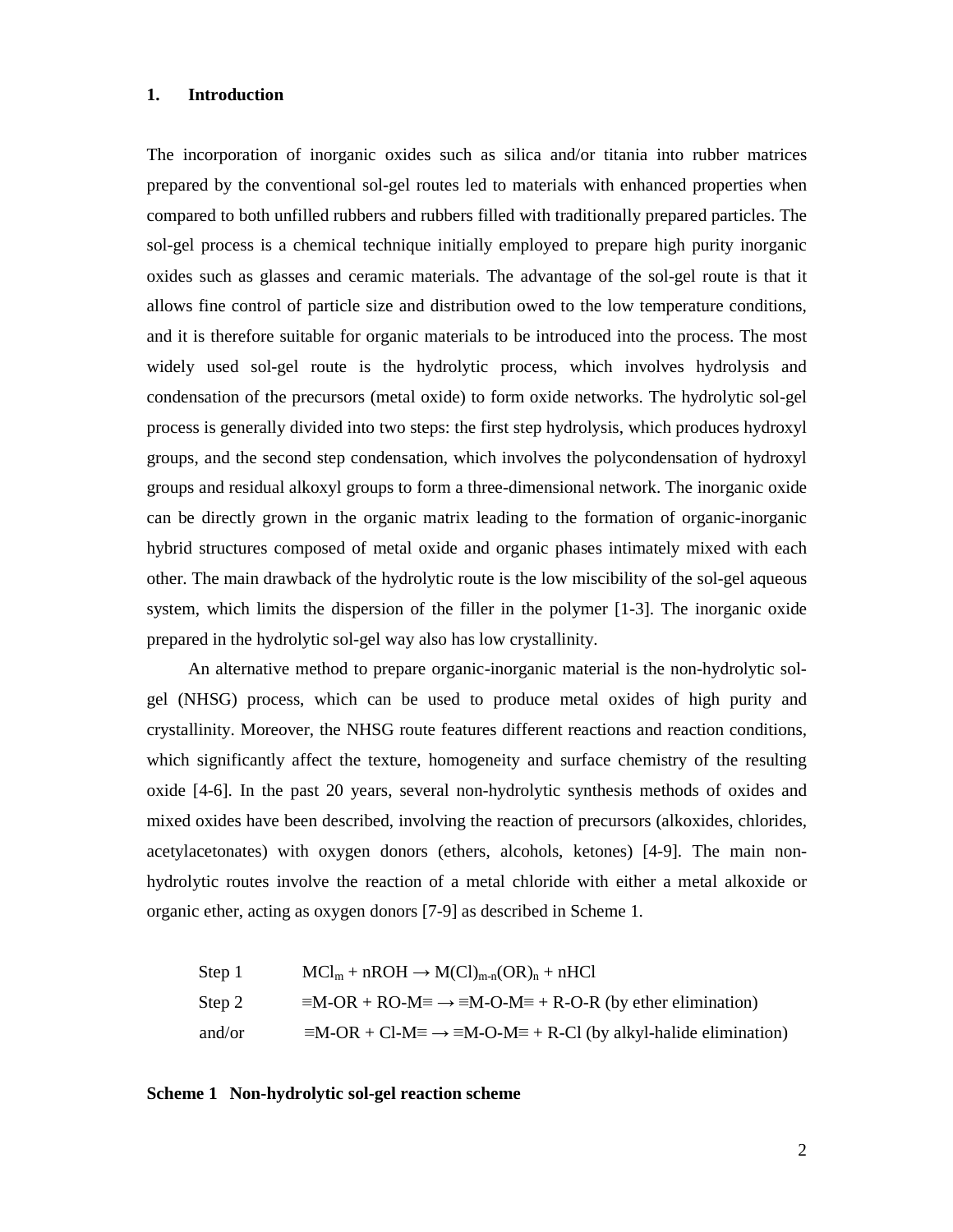The NHSG process is potentially solvent-free, without problems with hydrophobic substances and it is particularly suitable for water-sensitive species [10]. On the other hand, the formation of alkyl halide and/or alkyl ethers as by-products and the potential incompatibility with oxygen containing species have to be taken into account as possible negative aspects. The possibility of preparing polymers reinforced with metal oxides generated *in situ* by a NHSG process, has been reviewed by several authors in recent publications [2,3]. The authors focused on poly(methyl methacrylate) (PMMA)/titanium dioxide  $(TiO<sub>2</sub>)$  and epoxy resin/titanium dioxide  $(TiO<sub>2</sub>)$  nanocomposites. In both investigations benzyl alcohol (BzOH) was used as an oxygen donor and titanium(IV)chloride (TiCl4) as a precursor. In both cases, improvements in the mechanical and functional properties were observed, independent of the chosen polymer matrix. This was due to the improved interfacial interactions between the organic and inorganic phases brought about by the NHSG route. Morselli *et al.* [1] found that the *in situ* generated titania did not have any negative effect on the PMMA molecular weight and thermal stability, and a significant increase in both the glass transition temperature and the storage modulus was observed for all the PMMA nanocomposites.

However, the use of the NHSG processes to prepare filled polymers is not widely reported in literature, and most reports are limited to rigid thermoplastics [1,2] and thermosets [3]. In the present work silica nano-particles were *in situ* generated by using an NHSG process from silicon tetrachloride (SiCl4) as silica precursor and *tert*-butanol (*t-*BuOH) as oxygen donor in the presence of EPDM rubber dissolved in toluene. The low boiling point of *t*-BuOH allows the use of mild conditions during solvent elimination, in which polymer chain degradation and/or plasticizing effects can be avoided for the composites prepared by the sol-gel reaction. Moreover, the *t*-BuOH is not only used as an oxygen donor, but due to the alkyl group steric effect, it can also act as a capping agent, and therefore, as a particle size and phase controller. This approach is expected to reduce the filler-filler interaction and give rise to improved thermal, mechanical and thermomechanical properties, as well as a better morphology and improved crosslinking.

## **2. Experimental**

#### *2.1 Materials*

Silicon tetrachloride (SiCl4), *tert*-butanol (*t-*BuOH), tin(II)2-ethylhexanoate, dicumyl peroxide, bis[3-(triethoxysilyl)propyl]tetrasulfide (TESPT) and toluene were all supplied by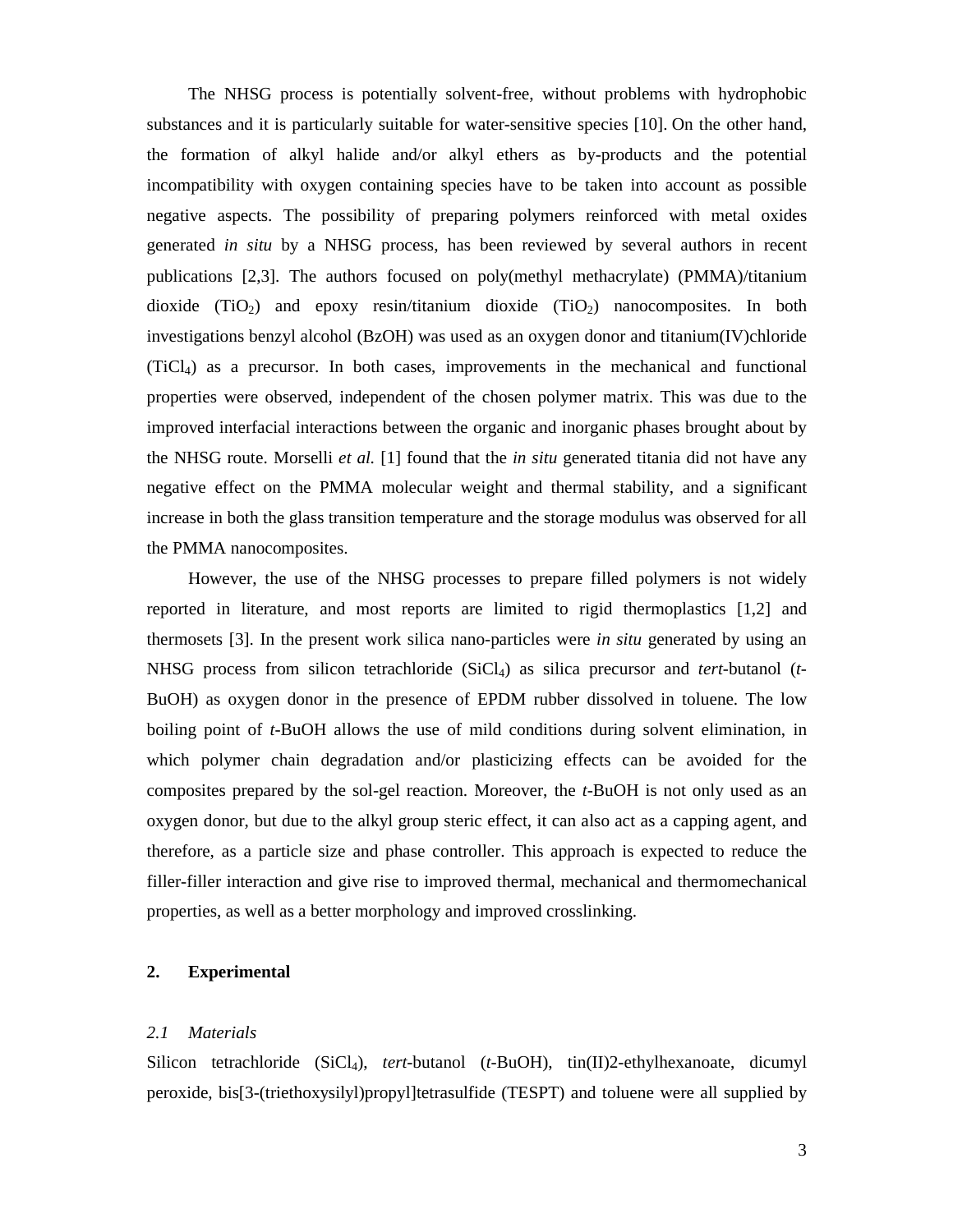Sigma-Aldrich. The materials were used as received without further purification. Ethylene propylene diene monomer rubber (EPDM), Polimeri Europa Dutral® TER 4038, density 0.91 g cm-3, was provided by ATG Italy (Castel d'Argile, BO, Italy).

#### *2.2 Preparation of EPDM/SiO2 composites in the absence and presence of TESPT*

The EPDM/SiO<sub>2</sub> composites were prepared by dissolving EPDM rubber in toluene (3  $g/100$ ) ml) at room temperature, and a coupling agent (TESPT) was added (4 wt% with respect to EPDM) to the EPDM solution for the composites prepared in the presence of TESPT. The non-hydrolytic sol-gel (NHSG) system was prepared as follows: a given amount of  $SiCl<sub>4</sub>$  was added drop-wise to *t*-BuOH under vigorous stirring at room temperature for 15 minutes, followed by addition of tin(II)2-ethylhexanoate  $(1:25:0.04 \text{ mol ratio})$ . The resulting sol was mixed with the previously prepared EPDM and EPDM-TESPT solutions in round-bottom flasks and heated in an oil bath at 70  $\degree$ C for 24 hours in order to complete the NHSG reaction for the conversion of  $SiCl<sub>4</sub>$  to  $SiO<sub>2</sub>$ . The solutions were cooled to room temperature, followed by the addition of dicumyl peroxide (DCP) (4 wt% with respect to EPDM) under stirring. The reaction mixtures were taken to a rotating evaporator to eliminate about 90% of the volatile substances (toluene, unreacted *t*-BuOH and by-products of the NHSG reaction). The samples with and without TESPT (90/10 w/w EPDM/SiO<sub>2</sub> and 80/20 w/w EPDM/SiO<sub>2</sub>) were obtained by casting the solutions in Petri dishes, dried overnight and later vulcanized by compression at 160 °C for 20 min. The same route was used to prepare TESPT containing EPDM samples as a control for FTIR analysis. In this case no other chemicals were added.

#### *2.3 Characterization methods*

The transmission electron microscopy (TEM) images were obtained using a 200 kV FEI Tecnai20 transmission electron microscope fitted with Gatan Tridiem. The EPDM silica filled samples were mounted on cryo-pins and frozen in liquid nitrogen. 100-150 nm sections were cut at -100 °C using a Reichert Ultra-Cut S ultra-microtome chuck, collected on copper grids and viewed.

 Fourier-transform infrared (FTIR) spectra of the pure EPDM and its silica filled nanocomposites were obtained using a Perkin Elmer Spectrum 100 FTIR spectrophotometer. The samples were analyzed over a range of  $600-4000$  cm<sup>-1</sup> with a resolution of 4 cm<sup>-1</sup> using an attenuated total reflectance (ATR) mode. All the spectra were averaged over 16 scans.

The crosslinking degree was determined through equilibrium swelling tests by immersing at least three rectangular specimens for each composition in 15 ml of toluene at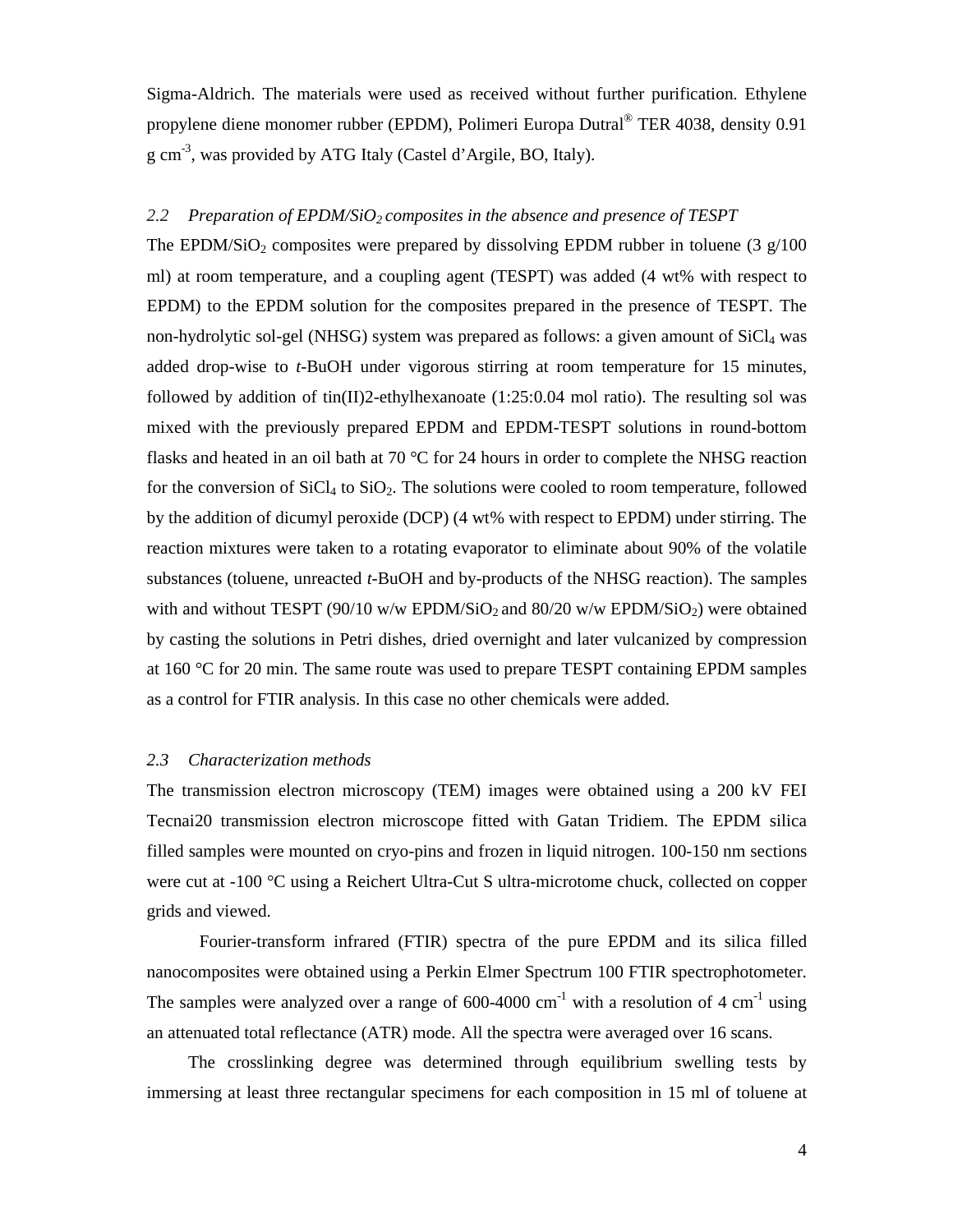room temperature for several hours, and the mean values are reported. The solvent was replaced hourly after each measurement to eliminate all uncross-linked fractions, such as unvulcanized EPDM chains, which could lead to incorrect values of the swelling ratio. Equilibrium swelling was determined until the swollen mass  $(m<sub>s</sub>)$  reached a constant value, after which the samples were dried to constant mass (dried mass  $(m_d)$ ) and the absolute swelling ratio (*q*) was evaluated according to Equation 1.

$$
q = \frac{m_s}{m_d} \tag{1}
$$

The absolute extractable fraction  $(f)$ , where  $m<sub>0</sub>$  is the mass of the sample before immersion in toluene, was determined using Equation 2.

$$
f = \frac{m_o - m_d}{m_o} \times 100\tag{2}
$$

The values of *q* and *f* were both normalised to the actual EPDM weight. Their values were determined using Equations 3 and 4.

$$
q_{EPDM} = \frac{q}{c_{EPDM}} \tag{3}
$$

$$
f_{EPDM} = \frac{f}{c_{EPDM}} \tag{4}
$$

where  $c_{E PDM}$  is the mass fraction of EPDM present in the composites. The gel content was determined using Equations 5 to 7, where  $m_{EPDM}$  is the mass of EPDM without silica and %*wt EPDM* is the weight % EPDM in the composite.

$$
m_{EPDM} = m_0 \times \% wt_{EPDM} \tag{5}
$$

$$
\% \, Extraction = \frac{m_o - m_d}{m_{EPDM}} \times 100 \tag{6}
$$

$$
\% Gel = 100 - % Extraction \tag{7}
$$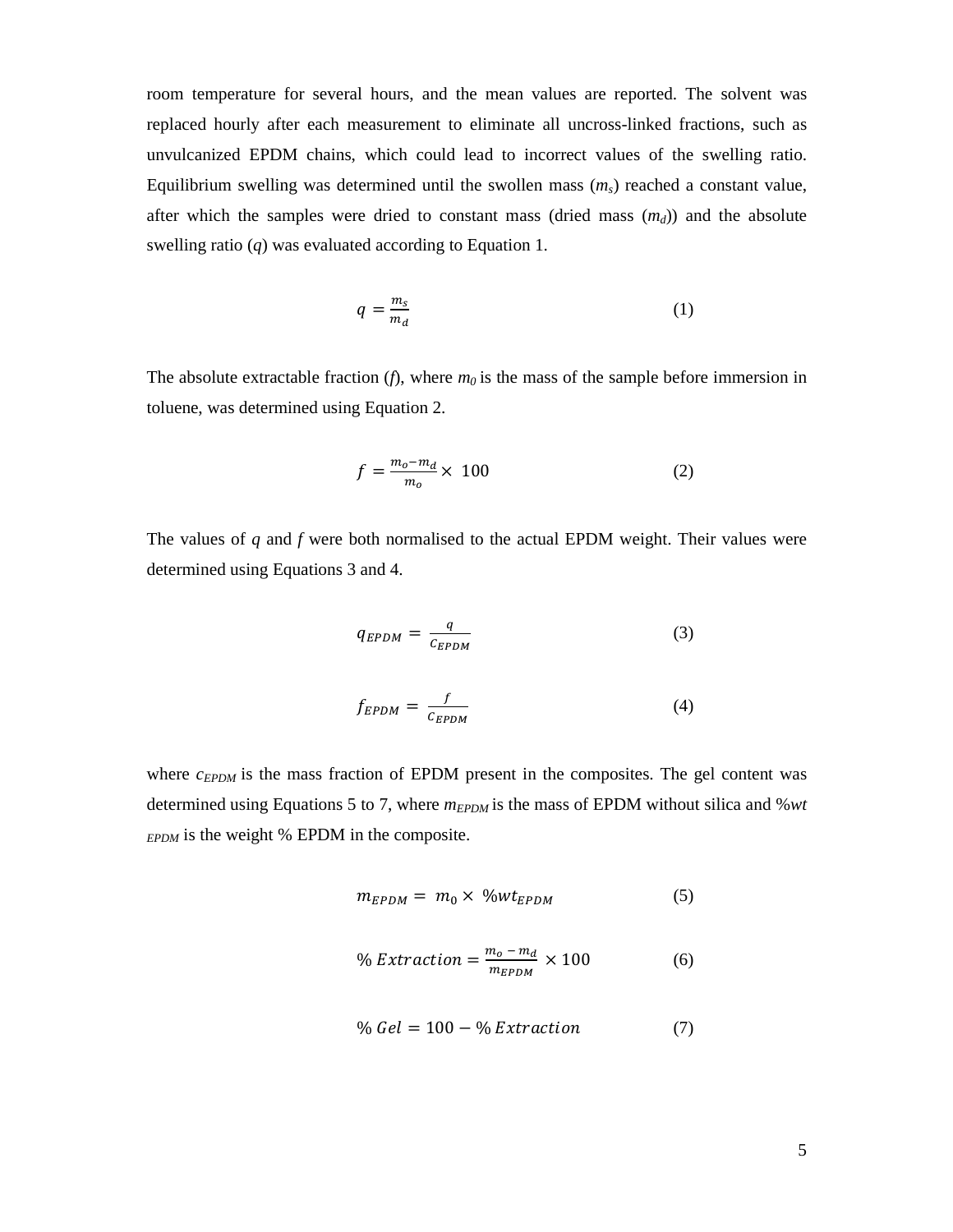Thermogravimetric analysis (TGA) was performed with a Perkin Elmer STA6000 simultaneous thermal analyzer. The analysis was done under flowing nitrogen at a constant flow rate of 20 ml min<sup>-1</sup>, and the samples (20-25 mg) were heated from 25 to 600 °C at a heating rate of 10  $^{\circ}$ C min<sup>-1</sup>For the TGA-FTIR analyses the furnace was linked to the FTIR (Perkin Elmer Spectrum 100) with a gas transfer line. The volatiles were scanned over a 400  $-$  4000 cm<sup>-1</sup> wavenumber range at a resolution of 4 cm<sup>-1</sup>. The FTIR spectra were recorded in the transmittance mode at 250 °C during the thermal degradation process.

The tensile properties of the samples were determined using a Hounsfield H5KS tensile tester at a crosshead speed of 100 mm  $min^{-1}$  and 20 mm gauge length at ambient temperature. The samples were rectangular shaped with a width of 12 mm and a thickness varying between 0.47 and 0.67 mm. At least five specimens were tested for each composition, and the mean values are reported. For comparison, Young's modulus was predicted according to Nielsen's theoretical model [11-17].

The dynamic mechanical analysis (DMA) of the samples was done in a Perkin Elmer Diamond DMA dynamic mechanical analyzer. Rectangular shaped samples with dimensions of 40 mm length, 10 mm width and thickness varying between 0.47 and 0.67 mm thick were tested in the tensile mode, while heated under nitrogen flow from  $-100$  to  $100$  °C at a heating rate of 3  $^{\circ}$ C min<sup>-1</sup>, and at a frequency of 1 Hz.

#### **3. Results and discussion**

The TEM micrographs of the EPDM/silica composites prepared in the absence and presence of TESPT are shown in Figure 1. The  $90/10$  w/w EPDM/SiO<sub>2</sub> composite prepared in the absence of TESPT shows homogeneously and fairly well dispersed silica particles, but with clear evidence of particle agglomeration. Much larger agglomerates are visible for the 80/20  $w/w$  EPDM/SiO<sub>2</sub> sample prepared in the absence of TESPT, indicating increased particleparticle interaction (Figure 1b). The introduction of TESPT during synthesis reduced the particle-particle interaction, giving rise to much more reduced agglomeration and observably better dispersion (Figures 1c and 1d). Well dispersed and non-agglomerated particles are even visible in the  $80/20$  w/w EPDM/SiO<sub>2</sub> sample (Figure 1d). *In situ* synthesis using the non-hydrolytic route is seems to overcome the typical problems of the hydrolytic route, in which the low miscibility of the sol-gel aqueous system gives rise to more agglomeration and reduced dispersion of the silica particles [1-4]. The larger agglomerates at higher silica contents is the result of an increase in coalescence of the growing silica particles when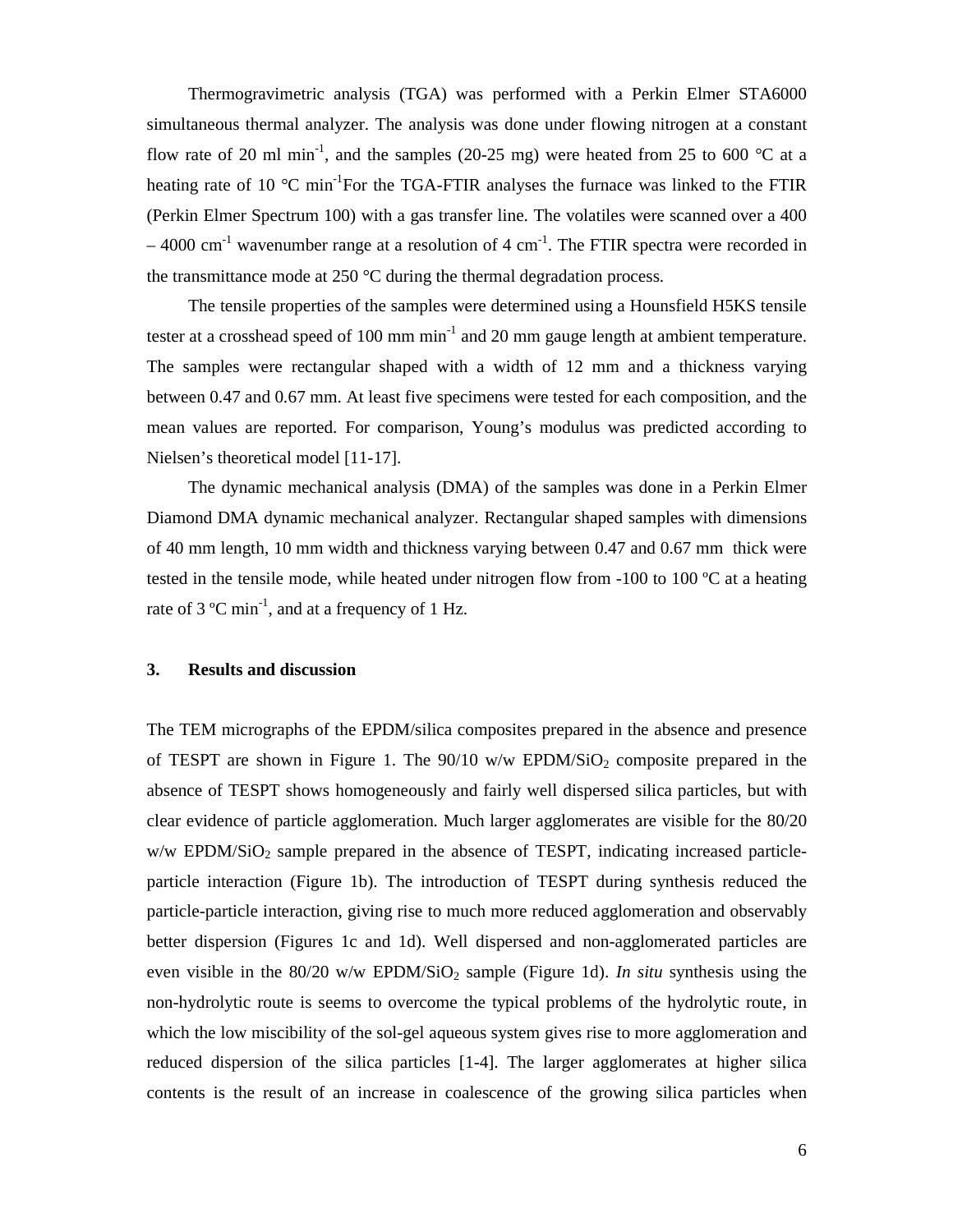increasing the amount of *in situ* formed dispersed phase. The silica particles may also have agglomerated in the suspension, because the hydrophilic silica particles have a tendency to associate *via* hydrogen bonding [16-20].



**Figure 1 TEM micrographs of composites without TESPT (a) 90/10 w/w and (b) 80/20 w/w EPDM/SiO2, and with TESPT (c) 90/10 w/w and (d) 80/20 w/w EPDM/SiO<sup>2</sup>**

The FTIR spectra of all the investigated samples are shown in Figure 2. In the composites the EPDM can be identified by two strong peaks around 2920 and 2850 cm-1 assigned to the C-H stretching vibrations (Figure 2a). More peaks are observed at 721, 1376 and 1464 cm<sup>-1</sup> and are assigned to  $CH_2$  stretching, and  $CH_3$  and  $CH_2$  bending respectively  $[16,17]$ . The SiO<sub>2</sub> in the composites can be identified from strong stretching vibrations of the siloxane (Si-O-Si) bond at 1085 cm<sup>-1</sup>, a small asymmetric stretch peak of Si-O-C at 802 cm<sup>-1</sup>, and a small peak at  $938 \text{ cm}^{-1}$  assigned to Si-O stretching, indicating the presence of some silanol (Si-OH) groups, which was confirmed by comparing the FTIR spectrum of  $SiO<sub>2</sub>$  in Figure 2a with those of the nanocomposites. The broad peak at 3340 cm<sup>-1</sup> in the  $SiO<sub>2</sub>$ spectrum could be assigned to the stretching vibrations of -OH groups as a result of unreacted silanols (-Si-OH). Similar peaks are observed for the EPDM/SiO<sub>2</sub> composites, but without the -OH peak (Figure 2a). We observed and explained the same peaks in our previous study on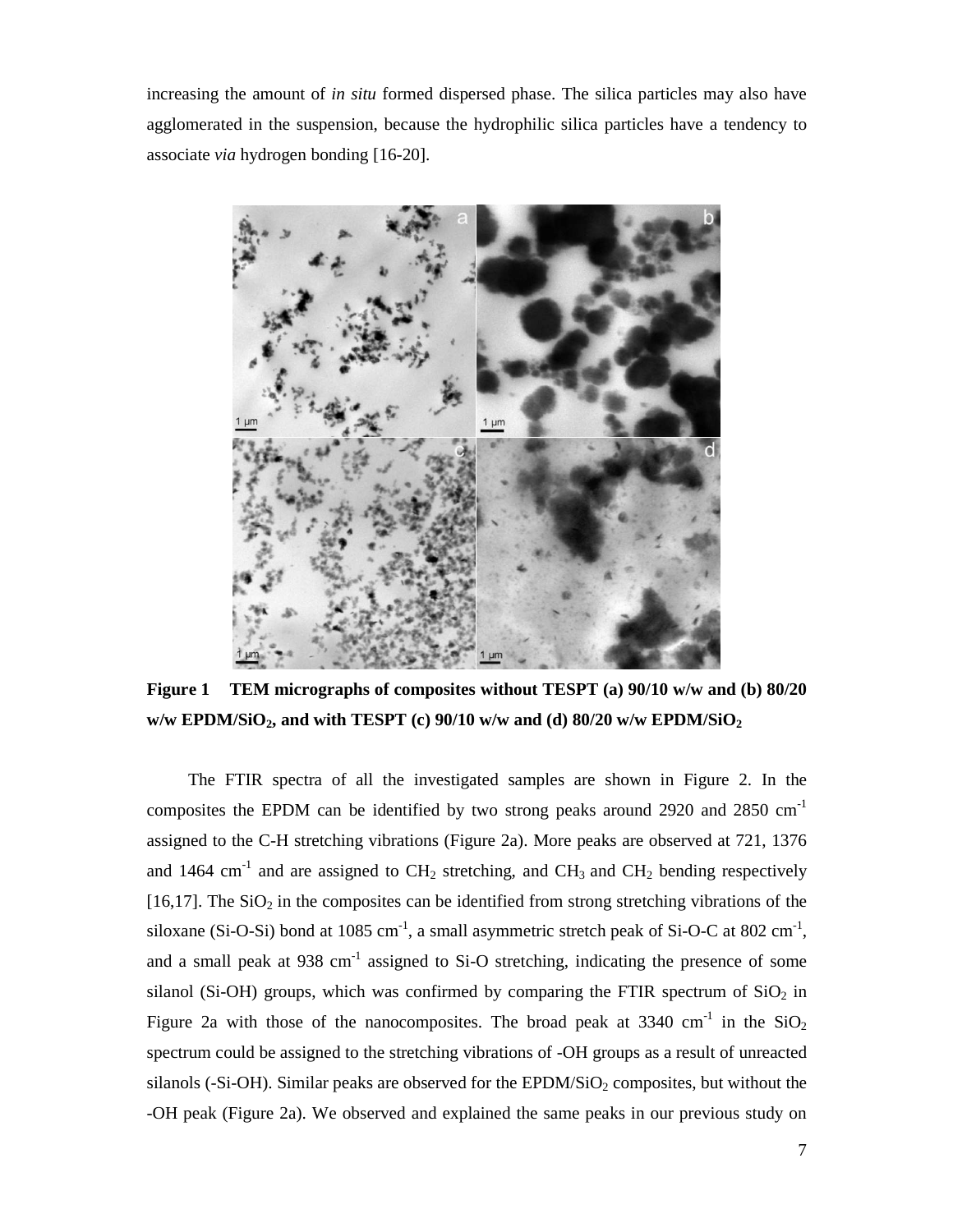the hydrolytic sol-gel (HSG) synthesis at long reaction times [16], and the peaks were the result of grafted and/or unreacted fractions of tetraethoxysilane (TEOS) such as the ethoxysilane  $(-Si-OC<sub>2</sub>H<sub>5</sub>)$  and silanol groups  $(-Si-OH)$  due to unhydrolyzed silica that reacted with dicumyl peroxide (DCP) during vulcanization. The NHSG process is divided into two steps. The first step involves the reaction of a metal halide or a metal alkoxide with an organic oxygen donor (such as an alcohol or ether). The second step (condensation) can follow different pathways depending on the alkoxide used. One of the most used condensation reactions occurs through alkyl halide elimination and/or ether elimination as indicated in Scheme 1 [1,5,6,21]. However, tertiary alcohols can lead to the *in situ* formation of hydroxyl groups, which react in a second step with a chloride group according to Scheme 2. The alcohol route has been much less investigated for the preparation of oxides and mixed oxides than the alkoxide and ether routes [5].

Step 1 
$$
\equiv M\text{-Cl} + R\text{-OH} \rightarrow \equiv M\text{-OH} + R\text{-Cl}
$$
  
Step 2  $\equiv M\text{-Cl} + \equiv M\text{-OH} \rightarrow \equiv M\text{-O} - M\equiv + H\text{-Cl}$ 

# **Scheme 2** *In situ* **formation of hydroxyl groups during the non-hydrolytic sol-gel process**

 In this study a tertiary alcohol (*t*-BuOH) was used and according to Scheme 2, the alcohol has reacted further to form silanol groups and this could explain the presence of the small peak at  $938 \text{ cm}^{-1}$  in the composite spectra, which is the result of silanol groups that did not react further to form siloxane groups (Si-O-Si), and that may have grafted to the rubber chains by reacting with the DCP during vulcanization (Figure 2a).

 The spectrum of EPDM-TESPT in Figure 2b contains a combination of the peaks observed for EPDM in Figure 2a and TESPT in Figure 2b with no new peaks or obvious peak shifts. TESPT therefore clearly did not react with EPDM under the preparation conditions used. The FTIR spectrum of the  $80/20$  w/w EPDM/SiO<sub>2</sub> prepared in the presence of TESPT shows that most of the silanols (Si-OH) reacted to form Si-O-Si bonds, with the accompanying reduction in the number of free –OH groups. This means that the silanols completely reacted to form silica links (Figure 2b). This spectrum also shows peaks around 1390, 1167 and 780 cm<sup>-1</sup>, that were the characteristic peaks observed for TESPT in Figure 2b. Unlike the composites prepared through the hydrolytic sol-gel (HSG) route with TEOS as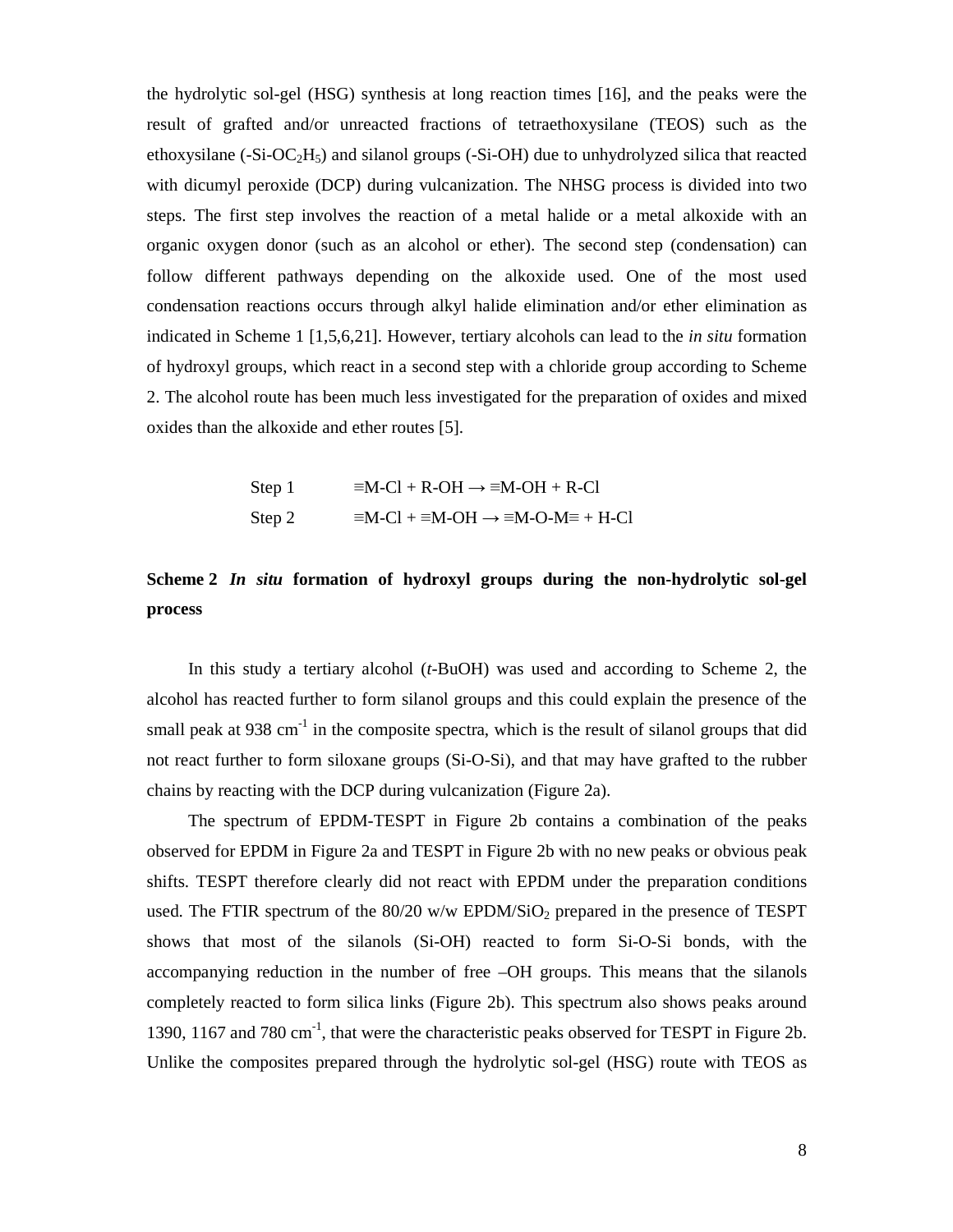precursor [17], the TESPT did not seem to take part in the sol-gel reaction, and probably accumulated at the EPDM-silica interface.



**Figure 2 FTIR spectra of (a) EPDM, SiO2 and the EPDM/SiO2 composites, and (b) TESPT, EPDM-TESPT, and EPDM/SiO2 with TESPT composites** 

The equilibrium swelling and gel content results for the  $EPDM/SiO<sub>2</sub>$  composites with and without TESPT are shown in Table 1. The equilibrium swelling test shows a decrease in the crosslink density with increasing filler content of the EPDM/SiO<sub>2</sub> composites with and without TESPT. This can be observed from the absolute and normalized equilibrium swelling ratio (*q* and *q*<sub>*EPDM*</sub>) values that increase with increasing silica content, the increasing values of the extractable fraction (*f* and *fEPDM*), and the decreasing gel content values. The presence of the NHSG *in situ* generated silica particles in the EPDM inhibited the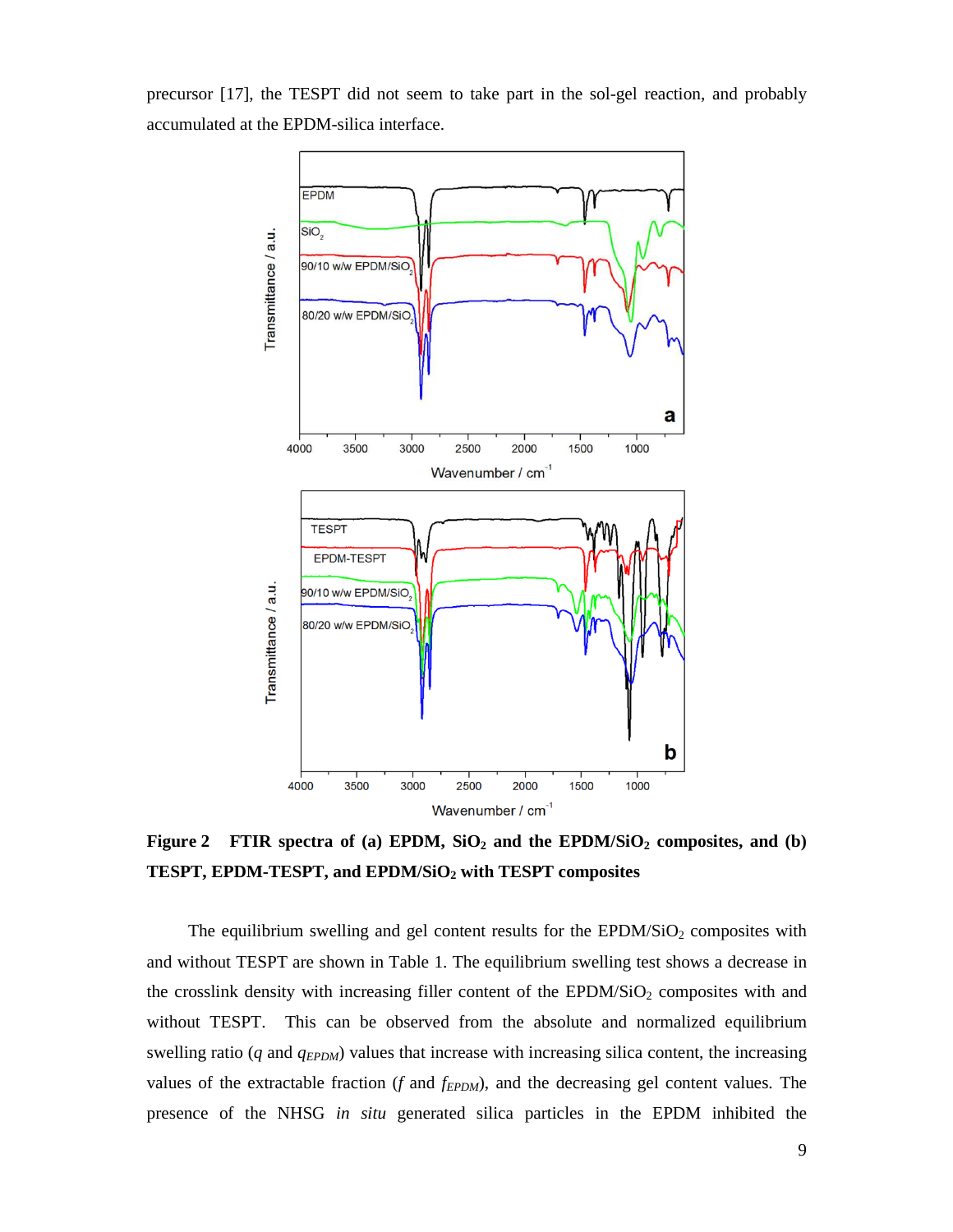crosslinking of the rubber chains during vulcanization. A possible reason for this observation is that increasing amounts of DCP were used for the grafting of silanol onto the rubber chains and therefore less DCP was available to initiate the crosslinking of the rubber chains. The FTIR results also confirm this explanation, especially for composites without TESPT (10 and 20 w/w EPDM/SiO2). From the swelling and extraction results it is clear that the *in situ* generation of silica particles through the sol-gel process led to a hindering effect on the vulcanization process, which limited the extent of crosslinking of the EPDM phase, as already observed and explained for the same material prepared through HSG synthesis with TEOS precursor at long reaction times [16].

| Samples $(w/w)$                 | q             | <b>AEPDM</b>  | $f/$ %         | $f_{E PDM}/\%$ | Gel $/$ %      |  |
|---------------------------------|---------------|---------------|----------------|----------------|----------------|--|
| <b>EPDM</b>                     | $2.7 \pm 0.0$ | $2.7 \pm 0.0$ | $4.2 \pm 5.5$  | $4.2 \pm 5.5$  | $95.8 \pm 5.5$ |  |
| <b>Composites without TESPT</b> |               |               |                |                |                |  |
| $90/10$ EPDM/SiO <sub>2</sub>   | $3.1 \pm 0.1$ | $3.4 \pm 0.1$ | $7.9 \pm 0.5$  | $8.7 \pm 0.5$  | $91.2 \pm 0.5$ |  |
| $80/20$ EPDM/SiO <sub>2</sub>   | $6.5 \pm 0.0$ | $7.7 \pm 0.0$ | $13.1 \pm 1.3$ | $15.4 \pm 1.5$ | $83.7 \pm 1.6$ |  |
| <b>Composites with TESPT</b>    |               |               |                |                |                |  |
| $90/10$ EPDM/SiO <sub>2</sub>   | $3.2 \pm 0.0$ | $3.5 \pm 0.1$ | $7.8 \pm 0.8$  | $8.6 \pm 0.9$  | $91.3 \pm 0.9$ |  |
| $80/20$ EPDM/SiO <sub>2</sub>   | $2.7 \pm 0.0$ | $3.1 \pm 0.0$ | $9.8 \pm 0.4$  | $11.5 \pm 0.5$ | $87.8 \pm 0.5$ |  |

**Table 1 Equilibrium swelling and extraction results of EPDM and the EPDM/SiO<sup>2</sup> composites**

The absolute equilibrium swelling ratio (*q*) and extractable fraction (*f*), and their values normalized with respect to the EPDM content (*qEPDM , and fEPDM*)

In the case of the composites prepared in the presence of TESPT the decrease in the crosslinking density is probably not the result of DCP reacting with the silanol groups, because the FTIR analysis of these composites does not show the presence of silanol groups indicating that most of the Si-OH reacted to form siloxane groups. A similar observation and explanation were given for HSG composites prepared from TEOS in the presence of TESPT at long reaction times [17].

The TGA curves of all the investigated samples are shown in Figure 3, while Table 2 shows a summary of the TGA results. The TGA curves show two mass loss steps for all the composites. This is different from the TGA results for the same composites prepared according to the HSG route [16]. These samples did not show the first mass loss step observed here. In order to figure out the reasons for this difference, we did a TGA-FTIR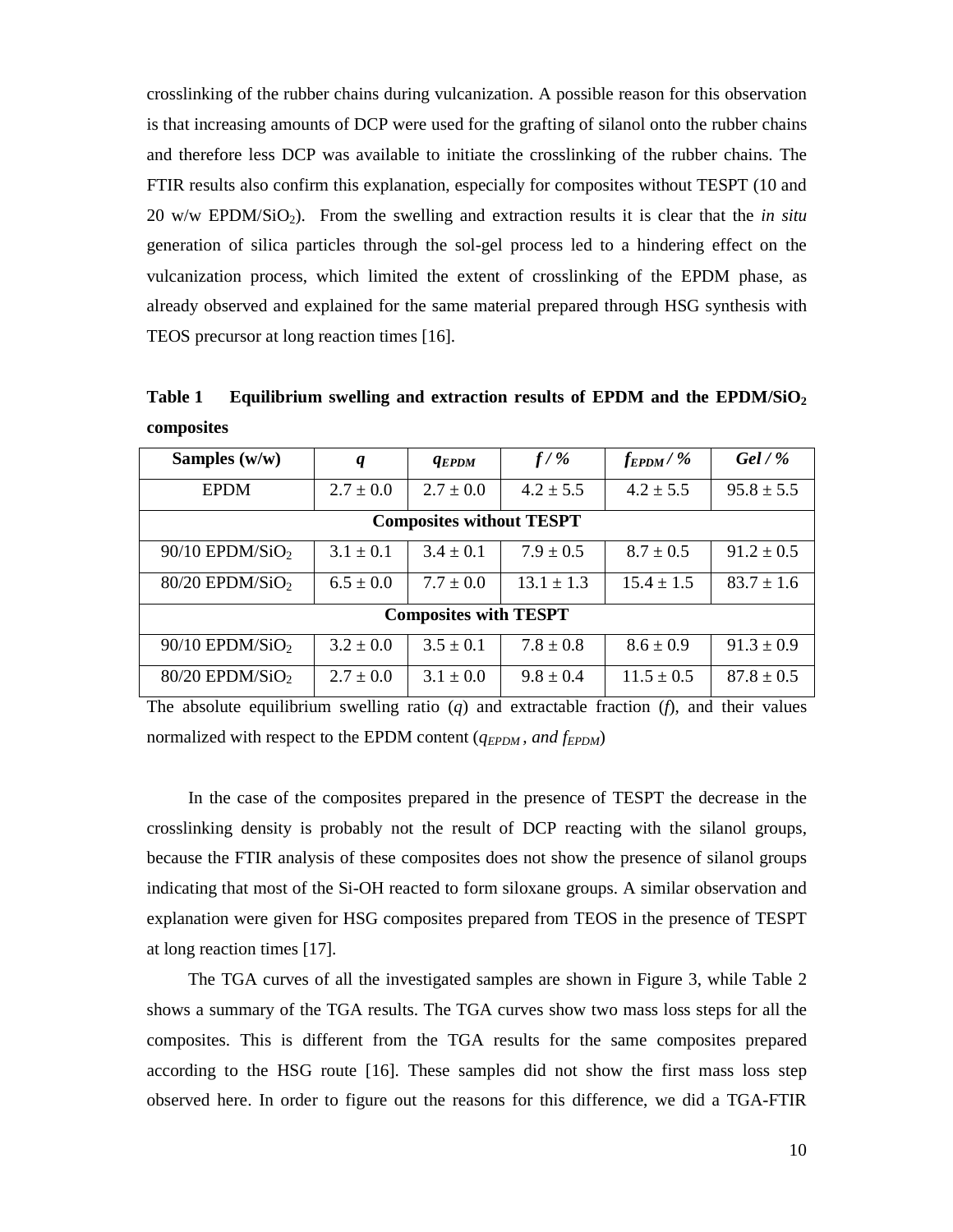analysis on the samples prepared according to the HSG and NHSG routes. The FTIR spectra obtained at 250 °C are presented in Figure 4. The interesting observation in Figure 4a is the peaks appearing at 2956 and 1144 cm<sup>-1</sup> that indicate the CH<sub>2</sub> groups and the C-Cl bond in tbutyl chloride which formed in Step 1 presented in Scheme 2. There is also a strong peak at 1756 cm $^{-1}$ , which indicates that acid chlorides may have formed part of the volatiles released at this temperature. It seems as if the t-butyl chloride is less volatile than the ethanol formed during the HSG sol-gel reaction with TEOS as precursor [16]. The ethanol probably evaporated during the course of the sol-gel reaction, while the t-butyl chloride formed during the NHSG sol-gel reaction with silicon tetrachloride remained trapped in the polymer and only evaporated at much higher temperatures during the TGA analyses of the samples. The larger mass loss observed for the TESPT containing samples prepared according to the NHSG route is clearly due to the evaporation of t-butyl chloride and other acid chlorides, as discussed above, together with unreacted TESPT (the additional peaks in Figure 4b correspond well with the typical peaks of TESPT, as described earlier). We can therefore confidently state that TESPT did not take part in the sol-gel reaction according to the NHSG route with SiCl<sub>4</sub> as precursor. It probably went to the interface between the polymer matrix and the silica nanoparticles, and in the process improved the interaction between EPDM and the silica nanoparticles, but not to the same extent as in the HSG process as will be shown later. At higher temperatures the TESPT then evaporated with the t-butyl chloride and other acid chlorides.

The onset of thermal degradation looks very similar for all the investigated samples, and the temperatures at maximum degradation rate  $(T_{max})$  are also very similar within experimental error. However, the actual rate of degradation is lower for the silica-containing samples (slopes of second degradation step less steep, Figure 3). The decrease in the rate of degradation is more pronounced for the composites prepared in the presence of TESPT (Figure 3b). The most probable explanation is that the well dispersed silica particles found for samples prepared in the presence of TESPT, reduced the polymer chain mobility and retarded the diffusion of volatile products from the sample.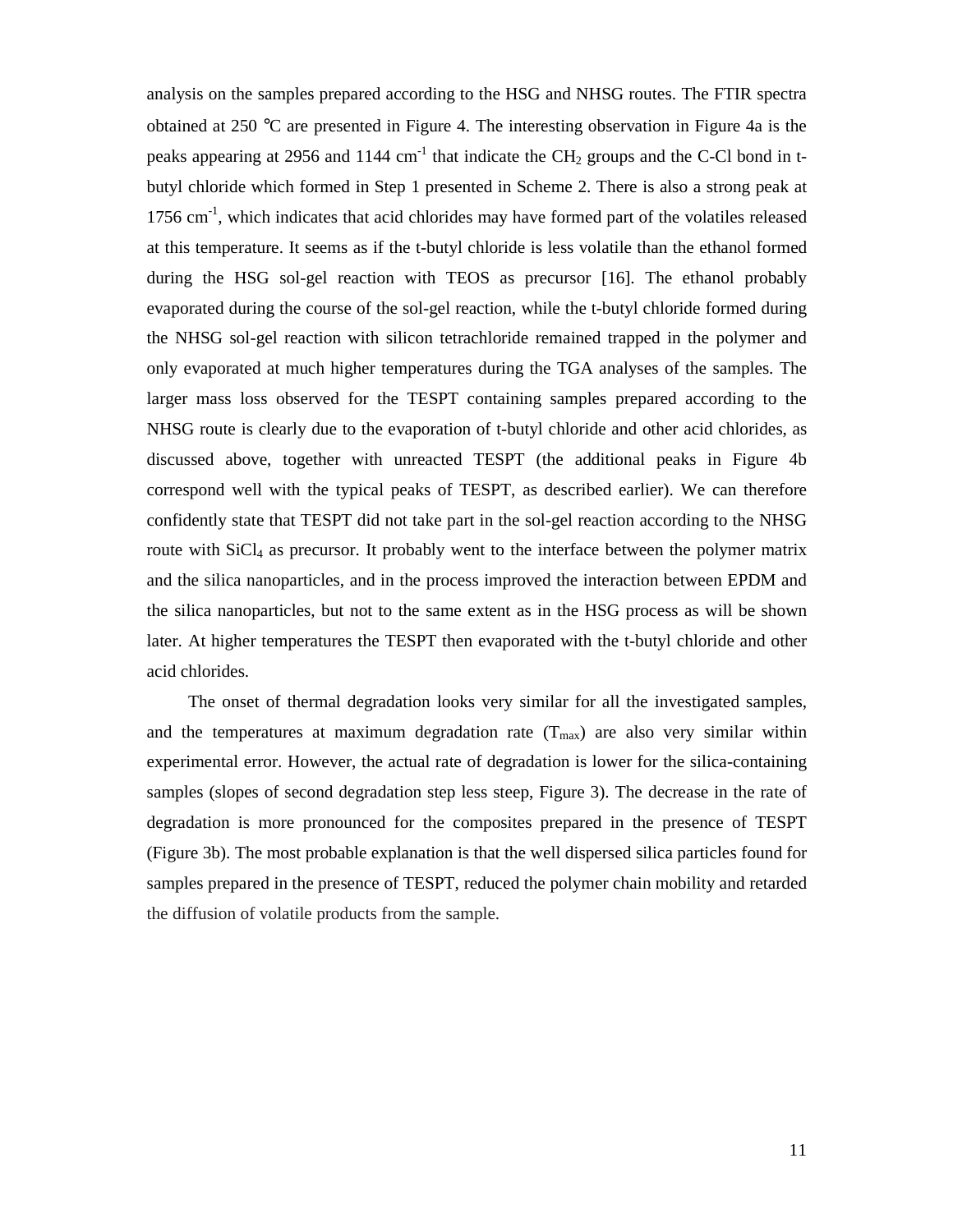

**Figure 3 TGA curves for a) EPDM and silica filled EPDM composites and b) EPDM and silica filled EPDM composites in the presence of TESPT**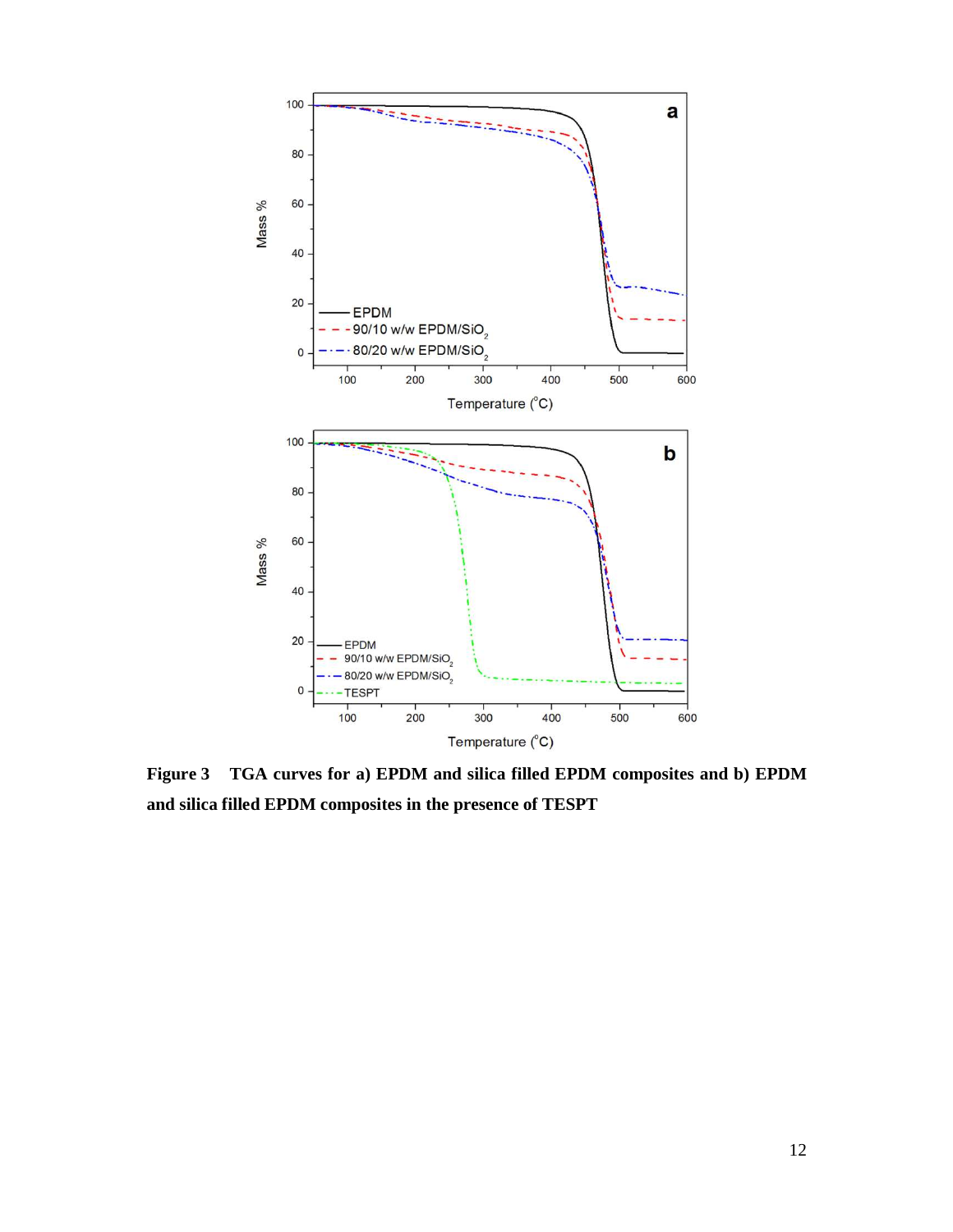

**Figure 4 FTIR spectra of 80/20 w/w EPDM/SiO2 during the thermal degradation in a TGA at a heating rate of 10 °C min-1 taken at 250 °C for (a) NHSG and HSG without TESPT and (b) NHSG and HSG with TESPT**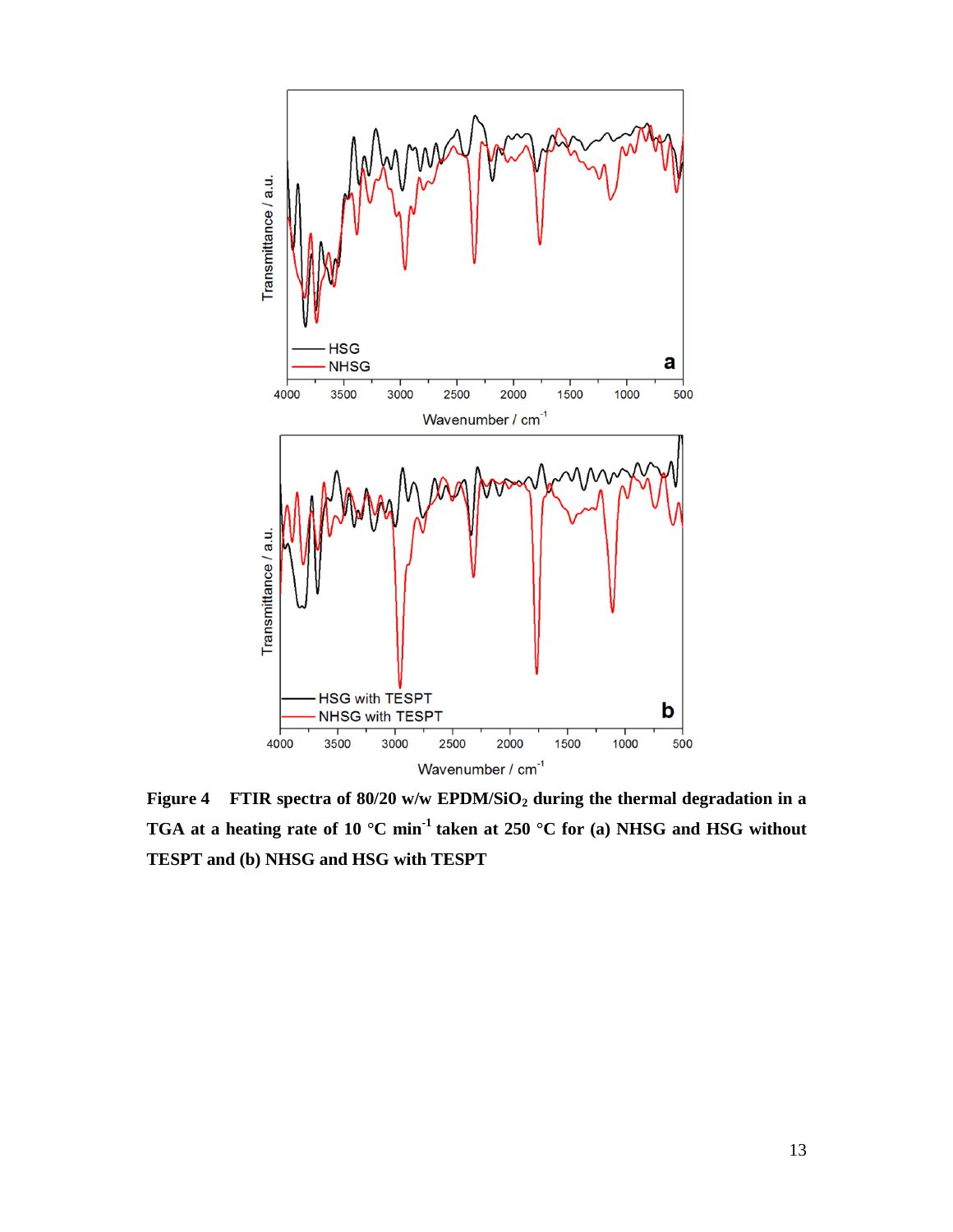| <b>Samples</b>                    | $M_{300}$ °C / % | $T_{\rm max}$ / °C | Char content $/$ % | % SiO <sub>2</sub> |  |  |
|-----------------------------------|------------------|--------------------|--------------------|--------------------|--|--|
| <b>EPDM</b>                       | $99.4 \pm 0.04$  | $475 \pm 4.9$      | $\Omega$           | $\Omega$           |  |  |
| <b>Unmodified composites</b>      |                  |                    |                    |                    |  |  |
| $90/10$ w/w EPDM/SiO <sub>2</sub> | $92.4 \pm 0.5$   | $480 \pm 1.4$      | $12.9 \pm 0.6$     | $12.9 \pm 0.6$     |  |  |
| $80/20$ w/w EPDM/SiO <sub>2</sub> | $91.2 \pm 0.3$   | $476 \pm 2.1$      | $22.6 \pm 0.5$     | $22.6 \pm 0.8$     |  |  |
| <b>TESPT</b> modified composites  |                  |                    |                    |                    |  |  |
| <b>TESPT</b>                      | $6.5 \pm 0.0$    | $277 \pm 1.4$      | $3.3 \pm 0.0$      |                    |  |  |
| $90/10$ w/w EPDM/SiO <sub>2</sub> | $89.3 \pm 0.1$   | $481 \pm 4.9$      | $13.7 \pm 1.1$     | $12.8 \pm 0.6$     |  |  |
| $80/20$ w/w EPDM/SiO <sub>2</sub> | $81.8 \pm 0.5$   | $482 \pm 7.8$      | $22.0 \pm 1.6$     | $21.9 \pm 1.6$     |  |  |

**Table 2 Summary of TGA results of EPDM and EPDM/SiO2 composites** 

 $M_{300}$  °C,  $T_{\text{max}}$  and % SiO<sub>2</sub> are the mass loss at 300 °C, the temperature at maximum degradation rate, and the silica content after normalization taking into account the char content of TESPT

Table 2 shows that the char content at 600 °C increases with increasing silica content for the composites prepared in the absence and presence of TESPT. The values are slightly higher than what is theoretically expected, and an FTIR analysis of the char (Figure 5) shows the presence of carbon (C-O bending at  $1615 \text{ cm}^{-1}$ ). This could explain the higher than expected char content. The other observed peaks are the Si-O-Si stretching and Si-O-C bending at  $1055$  and  $802 \text{ cm}^{-1}$  respectively. The composites prepared in the absence and presence of TESPT show char spectra with similar peaks.



**Figure 5 FTIR spectra of the char taken at 600 °C of two of the investigated composites**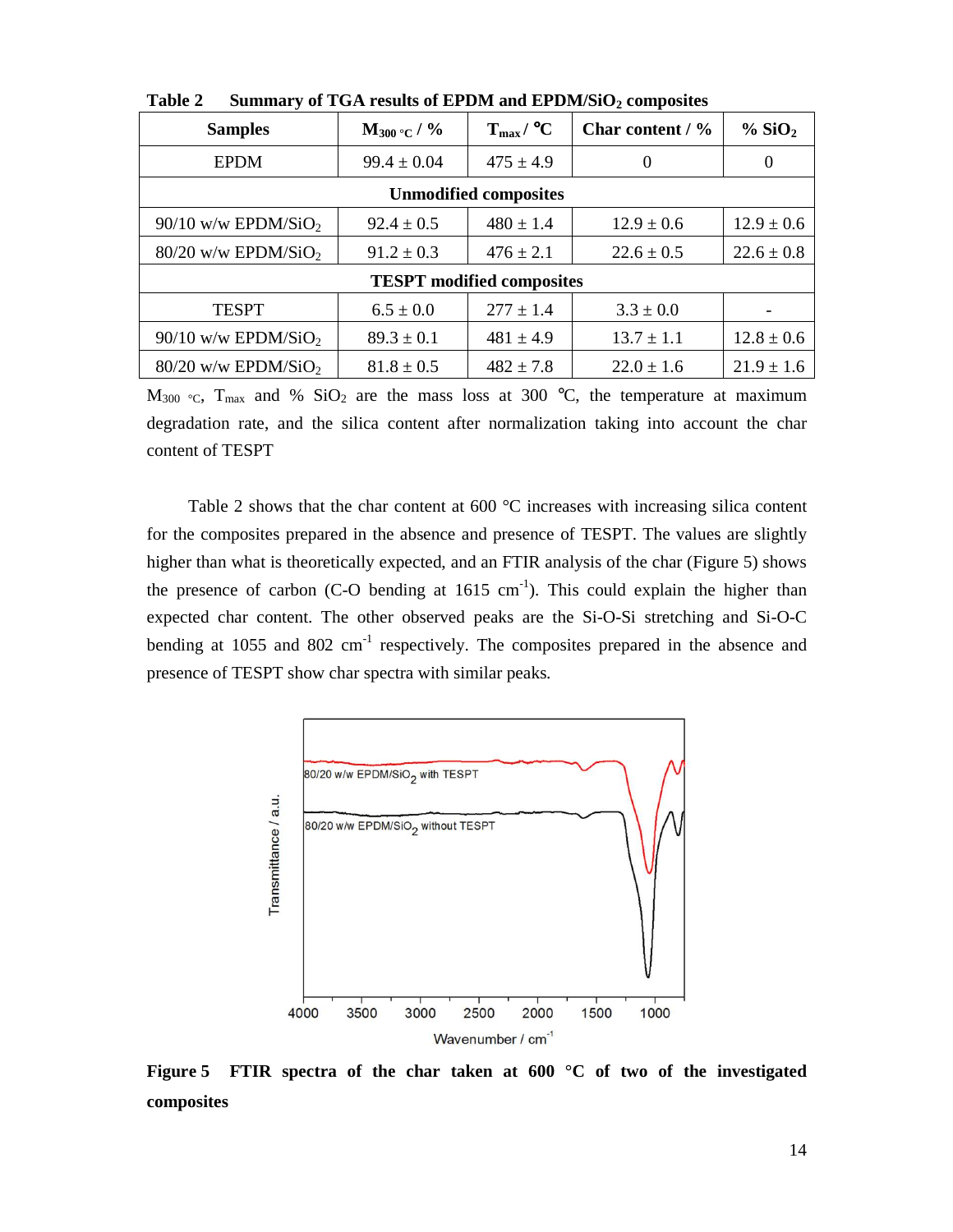The Young's modulus as function of volume fraction of neat EPDM and its silica filled composites are shown in Figure 6 together with its predicted Nielsen theoretical model fitting [28-32]. The values for Young's modulus, stress and elongation at break are summarized in Table 3. For composite materials consisting of spherical particles in the matrix, the Nielsen equation has the form given in Equations 8 and 9.

$$
E = E_1 \left[ \frac{1 + AB\phi_2}{1 - B\psi\phi_2} \right] \tag{8}
$$

$$
B = \frac{E_2}{E_2/_{E_1} + A} \tag{9}
$$

where  $E$ ,  $E_2$  and  $E_1$  are the modulus values of the composite, filler and matrix respectively, and  $\phi_2$  is the volume fraction of the filler. The theoretical modulus used for the silica particles was  $E_2 = 70$  GPa [33]. The factor  $\psi$  takes into account the values of  $\Box_m$  of the dispersed phase and it is given by Equation 10.

$$
\psi = 1 + \left[ \left( \frac{1 - \phi_m}{\phi_m^2} \right) \phi_2 \right] \tag{10}
$$

where  $\Box_m$  is the maximum packing fraction. The constant B takes into account the relative moduli of the filler and matrix phases, and its value is 1.0 for very large *E2*/*E1* ratios (the values for  $E_2$  and  $E_1$  are 70 GPa and 2.0 MPa, respectively, and therefore we could confidently use a value of 1.0). The constant A is related to the Einstein coefficient given by Equation 11 and is determined by the morphology of the system. For strong aggregates, the value of A can become quite large while  $\phi_m$  of the dispersed phase will decrease.

$$
A = k_E - 1 \tag{11}
$$

Figure 6 represents the Young's modulus of all the investigated samples, together with Nielsen's model fittings. The values of the A and  $\phi_m$  used to predict the relationship between the experimental and theoretical moduli were 2.0 and 0.35 respectively for the composites prepared in the absence of TESPT. For the composites prepared in the presence of TESPT, the values of A and ϕ*m* were 3.5 and 0.2. The *in situ* generation of silica particles by a NHSG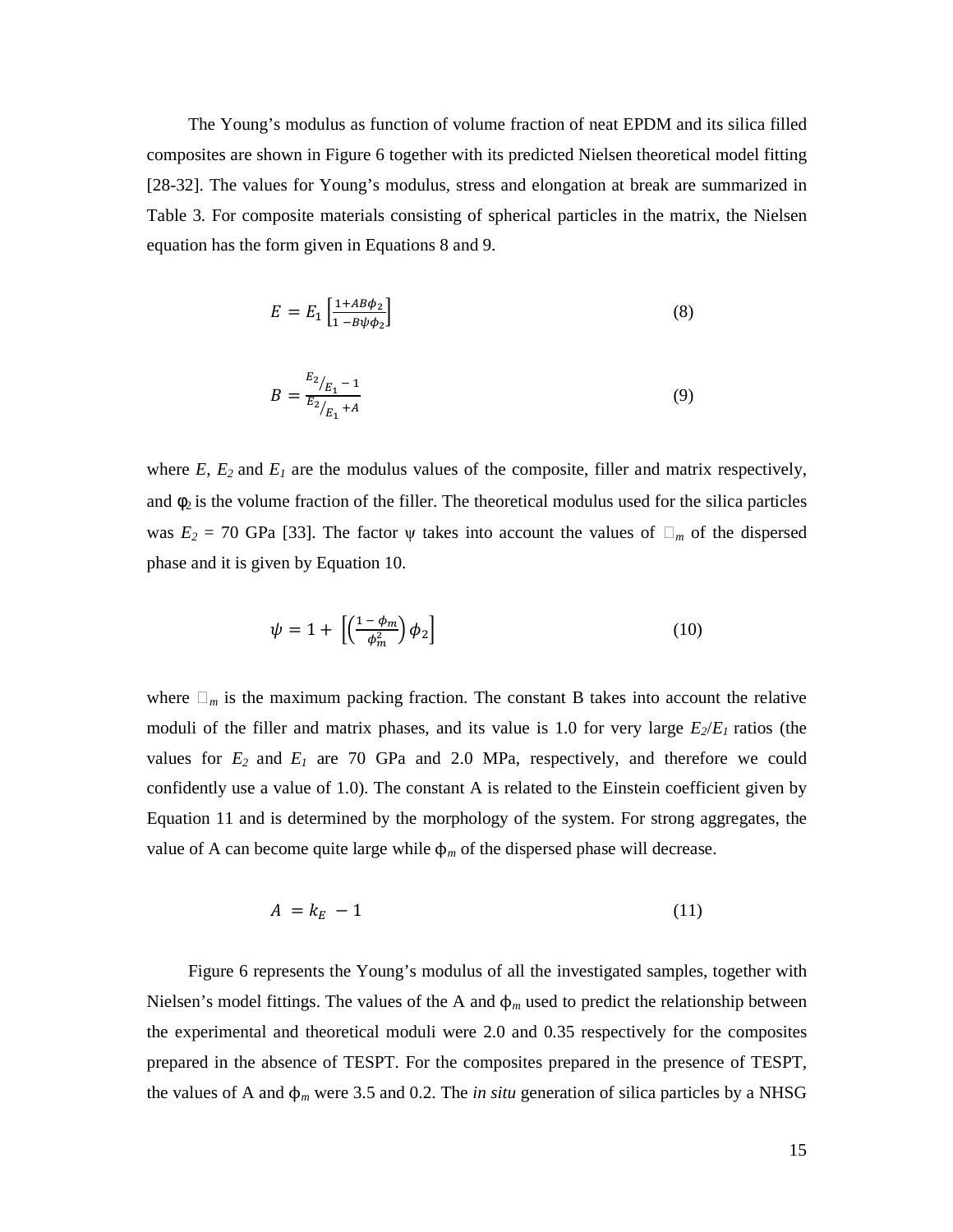route obviously reduced the silica particle size and improve its dispersion in EPDM compared to our previous work using the HSG route [16,17]. The non-hydrolytic route seems to overcome the typical problems related to hydrolytic route, in which the low miscibility of the sol-gel aqueous system limits the dispersion and distribution of the filler in the matrix. The low value of ϕ*m* indicates the presence of agglomerated silica particles, but the aggregates are small enough for the value of A to be fairly small. The composites prepared in the presence of TESPT shows a better Nielsen's model fit and higher Young's modulus values than the composites prepared in absence of TESPT. This is in line with the smaller particles and better dispersion observed in the TEM images in Figure 1. Smaller particles and better dispersion will improve the matrix-filler interaction and increase the rubber reinforcement, giving rise to higher tensile modulus values.



**Figure 6** Young's modulus as a function of weight fraction of  $SiO<sub>2</sub>$  in EPDM/SiO<sub>2</sub> **composites (**∆**) with TESPT and (**●**) without TESPT: experimental modulus and Nielsen's model fittings**

 The stress and elongation at break values observably increase with increasing silica content for all the EPDM/SiO<sub>2</sub> composites compared to those of the neat EPDM (Table 3). This indicates good reinforcement and is the result of improved adhesion between the filler and the matrix giving rise to effective stress transfer. For 10 wt.% of filler the stress and elongation at break values increased, but for 20 wt.% filler these values decreased, but they are still higher than that of pure EPDM. The reason for this observation is the agglomeration of the silica particles in the 20 wt.% filled composite. The composites prepared in the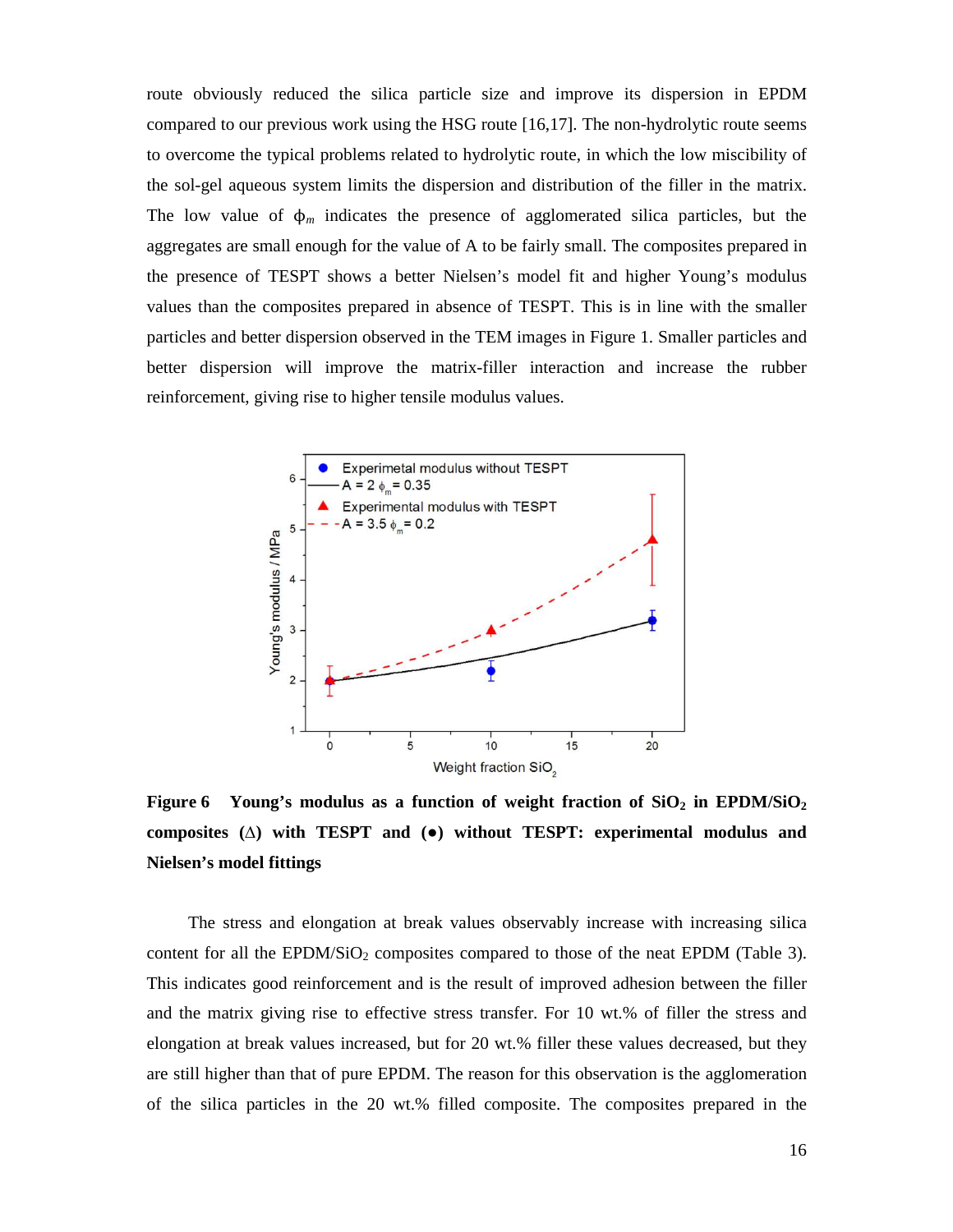presence of TESPT have significantly higher stress at break, but lower elongation at break, values than the comparable composites prepared in the absence of TESPT. The most probable explanation for the lower elongation at break for the samples prepared in the presence of TESPT is that TESPT probably settled on the interface between the silica particles and EPDM and did not form part of the network. Table 4 shows the percentage differences between the stress and elongation at break values of samples prepared according to the HSG and NHSG routes, and in the absence and presence of TESPT. The change in the reaction route from HSG to NSHG shows increased  $\sigma_b$  and  $\epsilon_b$  values as a result of smaller particles and better particle matrix interactions. However, when TESPT was present, the same change in reaction route only improved the stress at break, but reduced the elongation at break. The reason for this is the fact that during the HSG route the TESPT takes part in the sol-gel reaction and becomes part of the crosslinked network, while during the NHSG route it does not take part in the sol-gel reaction and only sits on the EPDM-silica interface.

| <b>Samples</b>                    | E/MPa         | $\sigma_{\rm b}$ / MPa | $\epsilon_{\rm h}$ / % |  |
|-----------------------------------|---------------|------------------------|------------------------|--|
| <b>EPDM</b>                       | $2.0 \pm 0.3$ | $1.6 \pm 0.3$          | $589 \pm 43$           |  |
| <b>Unmodified composites</b>      |               |                        |                        |  |
| $90/10$ w/w EPDM/SiO <sub>2</sub> | $2.2 \pm 0.2$ | $4.9 \pm 2.1$          | $2863 \pm 101$         |  |
| $80/20$ W/W EPDM/SiO <sub>2</sub> | $3.2 \pm 0.2$ | $3.4 \pm 0.3$          | $1865 \pm 35$          |  |
| <b>TESPT</b> modified composites  |               |                        |                        |  |
| $90/10$ w/w EPDM/SiO <sub>2</sub> | $3.0 \pm 0.0$ | $10.0 \pm 1.6$         | $1570 \pm 14$          |  |
| $80/20$ W/W EPDM/SiO <sub>2</sub> | $4.8 \pm 0.9$ | $4.4 \pm 2.1$          | $963 \pm 10$           |  |

**Table 3 Summary of tensile results of EPDM and EPDM/SiO2 composites** 

E,  $\sigma_b$  and  $\varepsilon_b$ , are the modulus, stress at break and elongation at break

# **Table 4 Percentage change in stress and elongation at break with change in reaction route and with addition of TESPT**

| <b>Changes in the reaction route</b>            | $%$ change in $\sigma_{h}$ | $%$ change in $\varepsilon_b$ |
|-------------------------------------------------|----------------------------|-------------------------------|
| $(80/20 \text{ w/w EPDM/SiO}_2)$                |                            |                               |
| $HSG \rightarrow NHSG$ in the absence of TESPT  |                            | 95                            |
| $HSG \rightarrow NHSG$ in the presence of TESPT | 19                         | -9                            |
| Presence of TESPT for HSG                       | 28                         |                               |
| Presence of TESPT for NHSG                      | 29                         | -4×                           |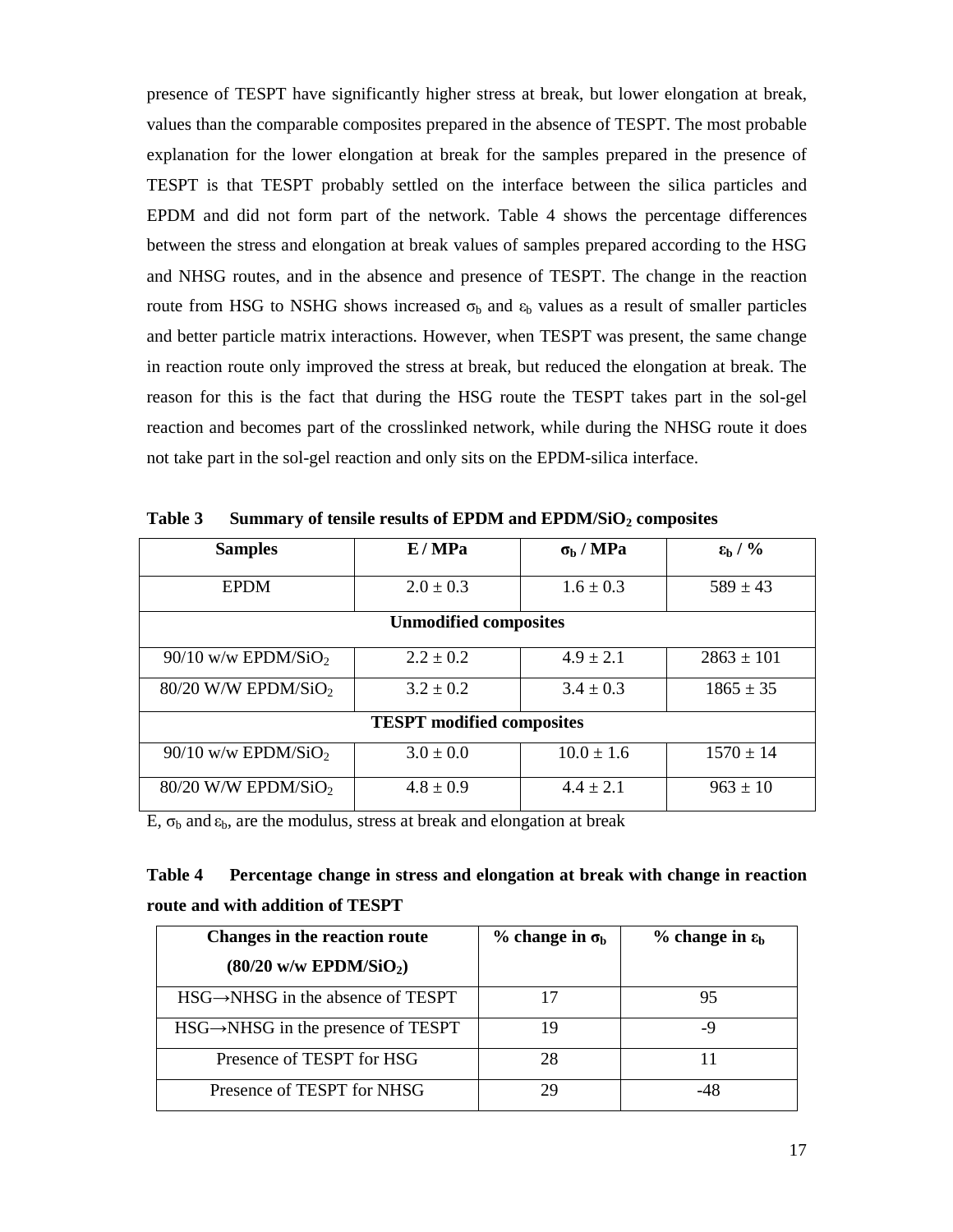Values obtained from dynamic mechanical analysis (DMA) are summarized in Table 5. The filler effectiveness (Factor C) in the rubber matrix can be evaluated from the values of the storage modulus obtained in the glassy and rubbery regions by using Equation 12 [34].

Factor 
$$
C = \frac{(E t_g/E t_r) \text{composites}}{(E t_g/E t_r) \text{matrix}}
$$
 (12)

where,  $E_g$  and  $E_r$  are the storage moduli determined in the glassy and rubbery regions, respectively. The state of filler dispersion in the rubber matrix was determined by calculation of the damping reduction (DR) from the damping values obtained from the normalized tan  $\delta$ peaks ((tan  $\delta$ )<sub>EPDM</sub> and (tan  $\delta$ )<sub>composite</sub>) and is given by Equation 13 [34].

$$
DR = \frac{(\tan \delta)_{EPDM} - (\tan \delta)_{composite}}{(\tan \delta)_{EPDM}} \times 100\%
$$
 (13)

The storage modulus values in the glassy region increase with increasing silica content (see  $E_{T=-80}^{\circ}$  values in Table 5). There is also a significant increase in the storage modulus with increasing silica content in the rubbery region (see  $E_{T=20}^{\circ}$  values in Table 5). These modulus values depend on (i) the degree of crosslinking of the rubber, (ii) the content of the rigid dispersed phase, and (iii) the sizes of the filler particles. All these factors will contribute to an increase in the modulus. As can be seen from Table 1, the degree of crosslinking decreased with increasing silica content. However, the presence of the rigid dispersed silica particles and their interaction with EPDM reduced the chain mobility and increased the stiffness of the rubber to such an extent that the effect of the reduced crosslinking was not observable. The increase in agglomeration at higher silica content may also have contributed to the increase in modulus. Furthermore, the modulus values of the composites prepared in the presence of TESPT are significantly higher than those of the comparable composites prepared in the absence of TESPT. This is in line with the already discussed Young's modulus values.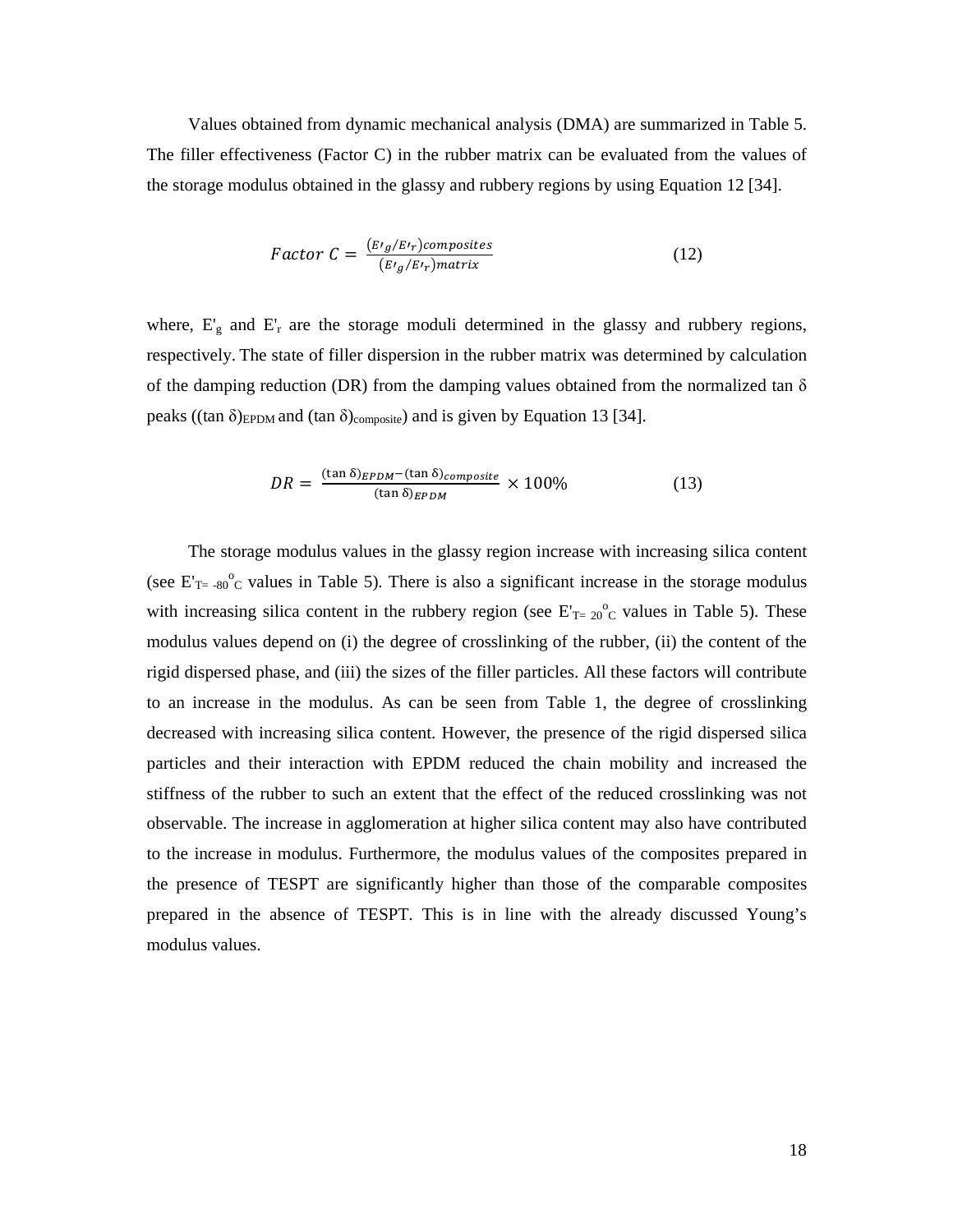| Samples $(w/w)$                  | $E^{\prime}$ -80 °C / | $E'_{20}$ °C / | $(\tan \delta)_{\text{max}}$ | $T_g / {}^{\circ}C$ | $DR^{\overline{\text{Norm}}}$ | <b>Factor C</b> |
|----------------------------------|-----------------------|----------------|------------------------------|---------------------|-------------------------------|-----------------|
|                                  | <b>MPa</b>            | <b>MPa</b>     |                              |                     | / 9/0                         |                 |
| <b>EPDM</b>                      | 4.1                   | 1.7            | 0.5188                       | $-41.0$             |                               | 1               |
| <b>Unmodified composites</b>     |                       |                |                              |                     |                               |                 |
| $90/10$ EPDM/SiO <sub>2</sub>    | 9.1                   | 4.2            | 0.5197                       | $-46.7$             | $-0.17$                       | 1.21            |
| $80/20$ EPDM/SiO <sub>2</sub>    | 5.9                   | 6.8            | 0.4405                       | $-42.1$             | 15.1                          | 0.38            |
| <b>TESPT</b> modified composites |                       |                |                              |                     |                               |                 |
| $90/10$ EPDM/SiO <sub>2</sub>    | 6.6                   | 6.9            | 0.4378                       | $-44.3$             | 15.6                          | 0.45            |
| $80/20$ EPDM/SiO <sub>2</sub>    | 11.8                  | 9.9            | 0.3958<br>$\mathbf{X}$ T     | $-42.5$             | 23.7                          | 0.57            |

**Table 5 Summary of DMA results of EPDM and EPDM/SiO2 composites with and without TESPT** 

E'-80 °C, E'20 °C, (tan  $\delta$ )<sub>max</sub>, T<sub>g</sub>, Factor C and DR<sup>Norm</sup> are the modulus values at -80 °C and 20 °C, maximum tan δ (normalised to the amount of rubber in the nanocomposites), glass transition temperature, filler effectiveness and the damping reduction (calculated from (tan  $\delta$ <sub>max</sub>)

**Table 6 Storage modulus at 40** °**C of EPDM/SiO2 nanocomposites prepared according to the HSG and NHSG routes in the absence and presence of TESPT** 

| $E'_{\text{T=40}^{\circ}\text{C}}/ \text{MPa}$    |                                   |  |  |  |
|---------------------------------------------------|-----------------------------------|--|--|--|
| Hydrolytic sol-gel (HSG) route without TESPT      |                                   |  |  |  |
| $90/10$ w/w EPDM/SiO <sub>2</sub>                 | $80/20$ w/w EPDM/SiO <sub>2</sub> |  |  |  |
| 6.7                                               | 12.3                              |  |  |  |
| Hydrolytic sol-gel (HSG) route with TESPT         |                                   |  |  |  |
| $90/10$ w/w EPDM/SiO <sub>2</sub>                 | $80/20$ w/w EPDM/SiO <sub>2</sub> |  |  |  |
| 8.2                                               | 8.8                               |  |  |  |
| Non-hydrolytic sol-gel (NHSG) route without TESPT |                                   |  |  |  |
| $90/10$ w/w EPDM/SiO <sub>2</sub>                 | $80/20$ w/w EPDM/SiO <sub>2</sub> |  |  |  |
| 4.2                                               | 6.8                               |  |  |  |
| Non-hydrolytic sol-gel (NHSG) route with TESPT    |                                   |  |  |  |
| $90/10$ w/w EPDM/SiO <sub>2</sub>                 | $80/20$ w/w EPDM/SiO <sub>2</sub> |  |  |  |
| 6.7                                               | 9.9                               |  |  |  |

 $E'_{40\degree C}$  storage modulus value at 40  $\degree C$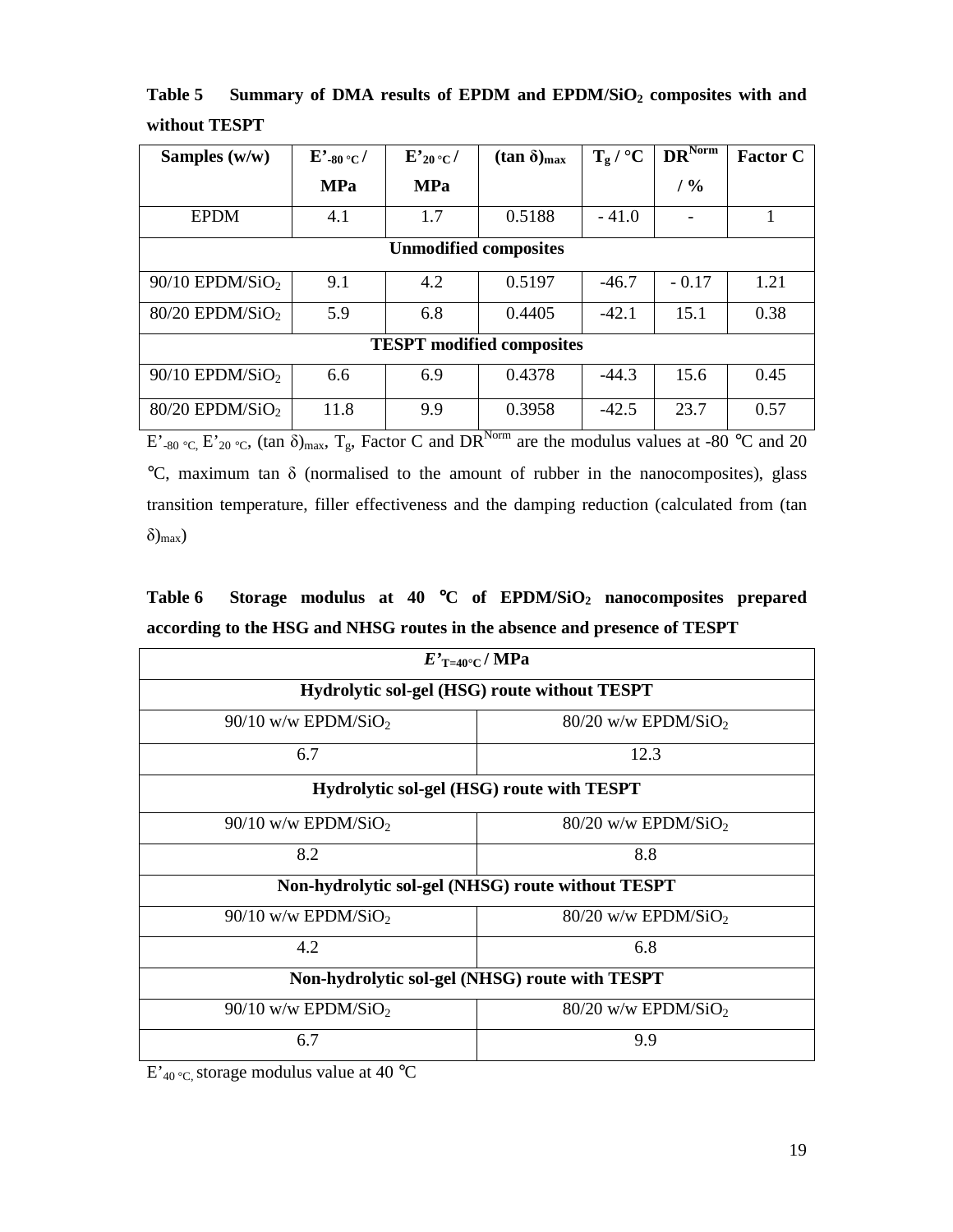Table 6 shows the storage modulus values in the rubbery region at 40 °C for the  $E\text{PDM}/\text{SiO}_2$  composites prepared according to the HSG and NHSG routes in the absence and presence of TESPT. Generally, comparable composites prepared according to the HSG route show higher storage modulus values than the composites prepared according to the NHSG route. The reasons for this is probably (i) that larger silica particles formed for the samples prepared according to the HSG route, and that these larger particles add more stiffness to the EPDM matrix than the smaller particles, and (ii) that the TESPT formed part of the network structure for the samples prepared according to the HSG route, while it sat on the EPDMsilica interface for the samples prepared according to the NHSG route, to some extent acting as a plasticizer.

 The filler effectiveness (Factor C) can be used to indicate the composite reinforcing capacity. By definition an unfilled rubber matrix has a Factor C equal to 1, and a Factor C lower than 1 indicates a mechanical stiffening effect as well as a thermal stability contribution of the used filler [34]. The values in Table 5 show that the silica particles improved the stiffness of EPDM. However, the  $90/10$  w/w EPDM/SiO<sub>2</sub> composite shows values that are not in line with the rest of the values. This is the result of the high storage modulus values obtained at temperatures below the glass transition temperature. This result was found to be reproducible, and therefore it is not possible to offer an explanation at this point in time.

The normalized tan  $\delta$  values in Table 5 clearly decrease with increasing silica content for the composites prepared in the absence and presence of TESPT, and they are lower for the samples prepared in the presence of TESPT. This is attributed to good adhesion between the filler and the matrix, which resulted in a restriction in the rubber chain mobility in the composites. The damping reduction  $(DR^{Norm})$  values, which increased with both increasing silica content and with TESPT treatment, confirm the stronger interaction of EPDM with smaller and well dispersed silica particles which led to a reduction in the polymer chain mobility. However, the glass transition temperature  $(T_g)$  decreased for the 10 wt.% silicacontaining samples (Table 5), but again increased for the 20 wt.% silica-containing samples. Reduced crosslinking should decrease the value of  $T_g$ , while the presence of the silica particles and their interaction with EPDM should reduce the mobility of the rubber chains and increase the value of  $T_g$ . In the case of the 10 wt.% silica containing samples the reduced crosslinking seems to have a dominant effect, while the effect of chain immobilization by the silica particles is more dominant in the case of the 20 wt.% silica containing samples.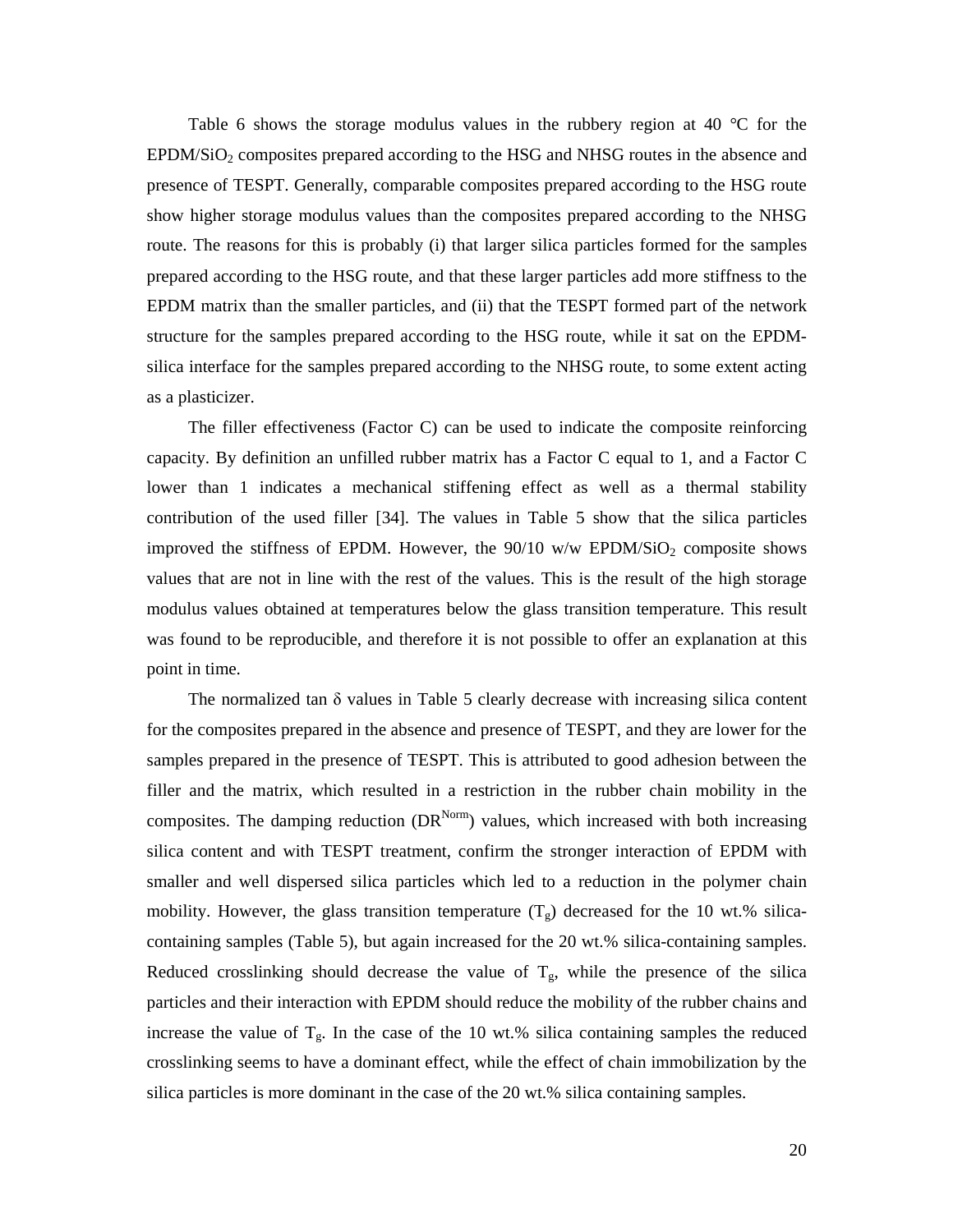#### **4. Conclusions**

NHSG synthesis of EPDM-silica composites prepared in the absence and presence of a coupling agent was investigated. The TEM results showed that in the absence of TESPT the silica particles were homogeneously and fairly well dispersed, but with clear evidence of particle agglomeration and much larger agglomerates were visible at high silica content (20 wt.%). The introduction of TESPT reduced the particle-particle interaction, and gave rise to much reduced agglomeration and observably better dispersion. The presence of silica particles inhibited the crosslinking density of the vulcanized EPDM matrix for all the composites prepared in the absence and presence of TESPT. The reduced crosslinking density of the composites prepared in the absence of TEST was caused by reduced amounts of DCP available to initiate crosslinking, because the DCP was partially utilised in the grafting of silanol groups onto the rubber chains. In the case of the composites prepared in the presence of TESPT, the decline was probably due to the unreacted coupling agent which did not form part of the network and probably settled on the interface between the silica particles and EPDM This caused enough free volume between the chains to accommodate the toluene molecules during swelling, and resulted in an increase in the swelling ratio.

The thermal stability of the EPDM/SiO<sub>2</sub> composites showed two mass loss steps for all the composites. The mass loss in the range 100-400  $\degree$ C was caused by the evaporation of tbutyl chloride and other acid chlorides present in the composites, as well as the evaporation of TESPT that settled on the interface between the silica particles and EPDM for composites prepared in the presence of TESPT.

 The Nielsen fitting of the Young's modulus indicated smaller and better dispersed filler particles for the NSHG route, and this further improved when the preparation was done in the presence of TESPT. Improved stress at break was observed as a result of improved EPDMsilica interactions that led to better stress transfer. However, the elongation at break was lower for the samples prepared in the presence of TESPT, probably because TESPT settled on the interface between the silica particles and EPDM and did not form part of the network. The DMA results supported the observations and conclusions from the other techniques.

In summary, the NHSG route generally gave rise to smaller and better dispersed filler particles than the HSG route, and this was reflected in the investigated thermal and mechanical properties of the composites. However, the presence of TESPT during the sol-gel preparation had a much smaller influence in the NHSG route. This is probably because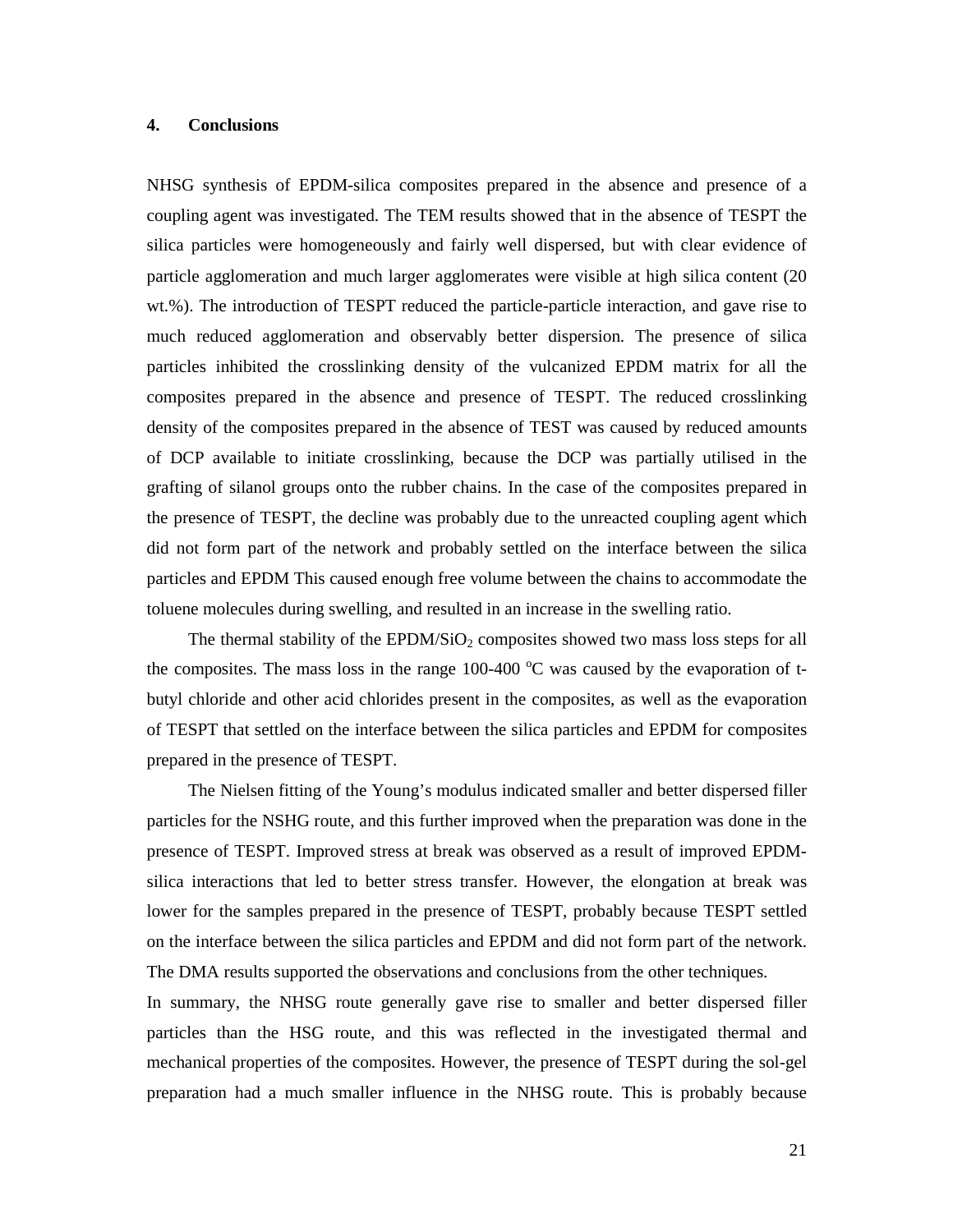TESPT did not take part in the sol-gel reaction and only settled on the interface between EPDM and the silica particles, as was established from a thermal degradation analysis of the samples.

## **5. Acknowledgements**

The National Research Foundation in South Africa and the Italian Ministry of Foreign Affairs (Italy-South Africa bilateral collaboration project) are acknowledged for financial support of the project.

## **6. References**

- 1. D. Morselli, F. Bondioli, M. Fiorini, M. Messori. Poly(methyl methacrylate)-TiO<sup>2</sup> nanocomposites obtained by non-hydrolytic sol-gel synthesis: The innovative tert–butyl alcohol route. Journal of Materials Science 2012; 47:7003-7012. DOI: 10.1007/s10853-012-6651-4
- 2. D. Morselli, M. Messori, F. Bondioli. Poly(methyl methacrylate)- $TiO<sub>2</sub>$  nanocomposite obtained by non-hydrolytic sol-gel synthesis. Journal of Materials Science 2011; 46:6609-6617.

DOI: 10.1007/s10853-011-5610-9

- 3. D. Morselli, F. Bondioli, M. Sangermano, M. Messori. Photo-cured epoxy networks reinforced with  $TiO<sub>2</sub>$  *in-situ* generated by means of non-hydrolytic sol-gel process. Polymer 2012; 53:283-290. DOI: 10.1016/j.polymer.2011.12.006
- 4. P. H. Mutin, A. Vioux. Nonhydrolytic processing of oxide-based materials: Simple routes to control homogeneity, morphology, and nanostructure. Chemistry of Materials 2009; 21: 582–596.

DOI: 10.1021/cm802348c

- 5. D.P. Debecker, P.H. Mutin. Non-hydrolytic sol–gel routes to heterogeneous catalysts. Chemical Society Reviews 2012; 41:3624-3650. DOI: 10.1039/C2CS15330K
- 6. V. Lafond, P.H. Mutin, A. Vioux. Non-hydrolytic sol–gel routes based on alkyl halide elimination: Toward better mixed oxide catalysts and new supports: Application to the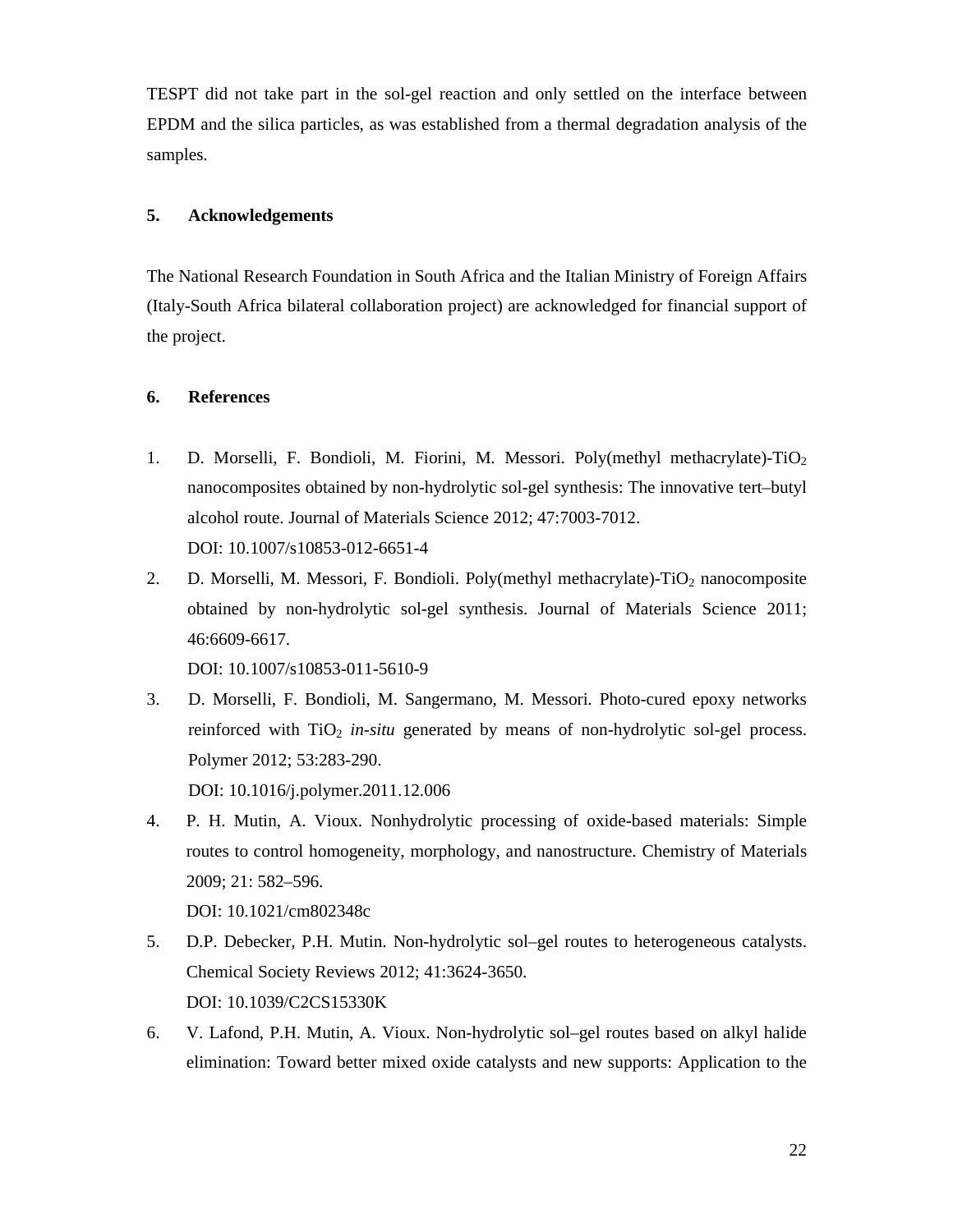preparation of a  $SiO<sub>2</sub>$ -TiO<sub>2</sub> epoxidation catalyst. Journal of Molecular Catalysis A: Chemical 2002; 182–183:81–88. DOI: S1381-1169(01)00487-3

- 7. M. Niederberger. Nonaqueous sol-gel routes to metal oxide nanoparticles. Accounts of Chemical Research 2007; 40:793–800. DOI: 10.1021/ar600035e
- 8. C. Lind, S.D. Gates, N.M. Pedoussaut, T.I. Baiz. Novel materials through nonhydrolytic sol-gel processing: Negative thermal expansion oxides and beyond. Materials 2010; 3:2567-2587. DOI:10.3390/ma3042567
- 9. P. Arnal, R.J.P. Corriu, D. Leclercq, P.H. Mutin, A. Vioux. A solution chemistry study of non-hydrolytic sol-gel routes to titania. Chemistry of Materials 1997; 9:694-698. DOI: 10.1021/cm960337t
- 10. J.N. Hay, H.M. Raval. Synthesis of organic-inorganic hybrids via the non-hydrolytic sol-gel process. Chemistry of Materials 2001; 13:3396–3403.
- 11. Y.-P. Wu, Q.-X. Jia, D.-S. Yu, L.-Q. Zhang. Modeling Young's modulus of rubber-clay nanocomposites using composite theories. Polymer Testing 2004; 23:903-909. DOI: 10.1016/j.polymertesting.2004.05.004
- 12. T.K. Jayasree, P. Predeep. Effect of filler on mechanical properties of dynamically crosslinked styrene butadiene rubber/high density polyethylene blends. Journal of Elastomers and Plastics 2008; 40:127-146. DOI: 10.1177/0095244307083865
- 13. S. Ahmed, F.R. Jones. A review of particulate reinforcement theories for polymer composites. Journal of Materials Science 1990; 25:4933-4942.
- 14. L.E. Nielsen. Morphology and elastic modulus of block polymers and polyblends. Rheological Acta 1974; 13:86-92.
- 15 L.E Nielsen, R.F. Landel. Mechanical Properties of Polymers and Composites. Marcel Dekker, Inc.: New York (1994) ISBN: 0 8247 8964 4
- 16. T.H. Mokhothu, A.S. Luyt, D. Morselli, F. Bondioli, M. Messori. Influence of *in situ*  generated silica nanoparticles on EPDM morphology, thermal, thermomechanical and mechanical properties. Polymer Composites (submitted).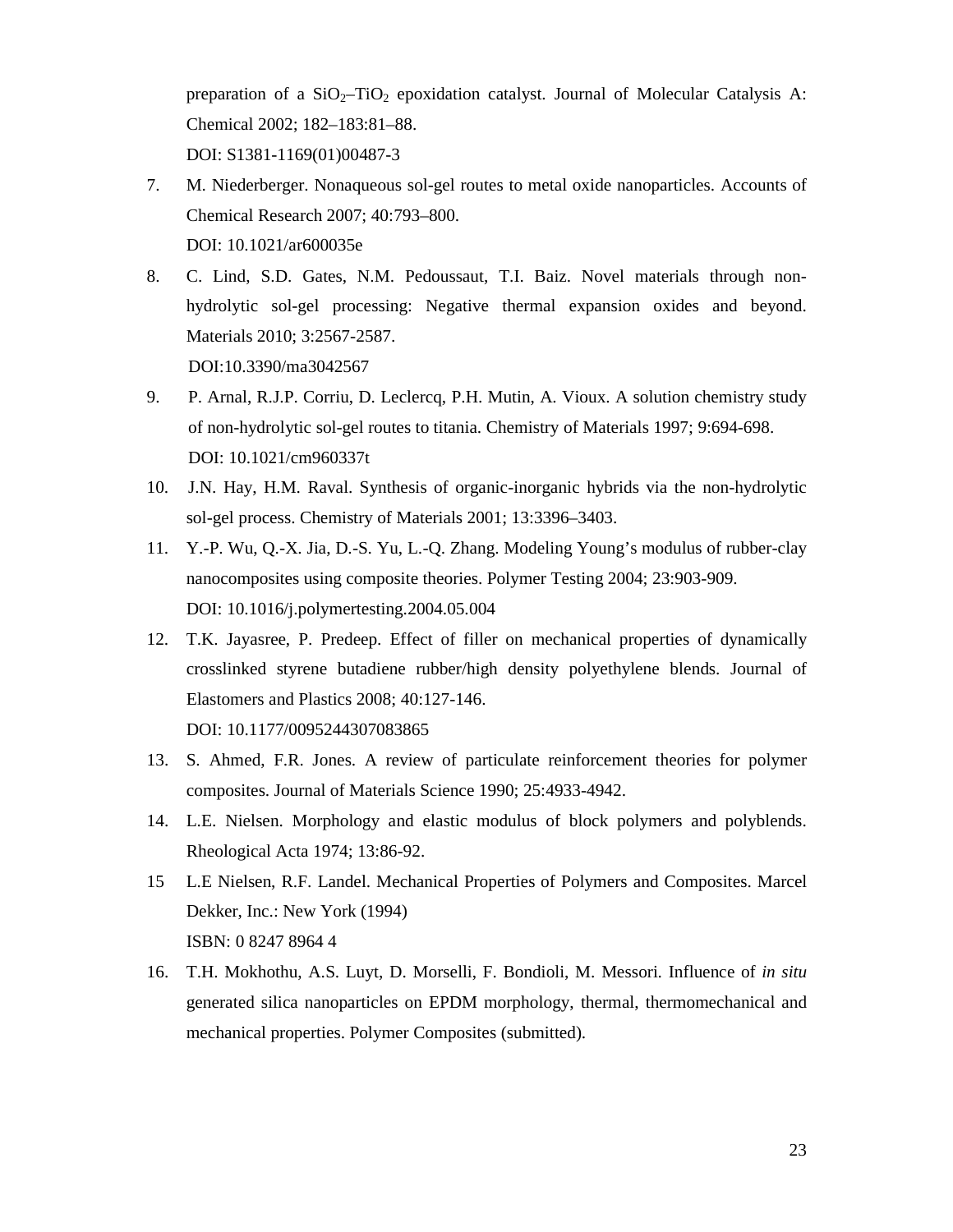- 17. T.H. Mokhothu, A.S. Luyt, M. Messori. Reinforcement of EPDM rubber with *in situ*  generated silica particles in the presence of a coupling agent *via* a sol-gel route. Polymer Testing 2014; 33:97-106. DOI: 10.1016/j.polymertesting.2013.11.009
- 18. M. Messori, F. Bignotti, R. De Santis, R. Taurino. Modification of isoprene rubber by *in situ* silica generation. Polymer International 2009; 58:880-887. DOI: 10.1002/pi.2606
- 19. Y. Ikeda, Y. Kemeda. Preparation of "green" composites by the sol-gel process: *In situ* filled natural rubber. Journal of Sol-Gel Science and Technology 2004; 31:137-142. DOI: 10.1023/B:JSST.0000047975.48812.1b
- 20. S. Prasertsri, N. Tattanasom. Mechanical and damping properties of silica/natural rubber composites prepared from latex system. Polymer Testing 2011; 30:515-526. DOI: 10.1016/j.polymertesting.2011.04.001
- 21. H. Wang, W. Zhong, P. Xu, Q. Du. Polyimide/silica/titania nanohybrids via a novel non-hydrolytic sol-gel route. Composites Part A: Applied Science and Manufacturing 2005; 36: 909–914.

DOI:10.1016/j.compositesa.2004.12.008

- 22. D. Zhu, W.J. van Ooij. Structural characterization of bis-[triethoxysilylpropyl] tetrasulfide and bis-[trimethoxysilylpropyl]amine silanes by Fourier-transform infrared spectroscopy and electrochemical impedance spectroscopy. Journal of Adhesion Science and Technology 2002; 16:1235–1260. DOI: 10.1163/156856102320256873
- 23. T.E. Motaung, A.S. Luyt, S. Thomas. Morphology and properties of NR/EPDM rubber blends filled with small amounts of titania nanoparticles. Polymer Composites 2011; 32:1289-1296.

DOI: 10.1002/pc.21150

24. Q. Ji, X. Wang, Y. Zhang, Q. Kong, Y. Xia. Characterization of poly(ethylene terephthalate)/ $SiO<sub>2</sub>$  nanocomposites prepared by sol-gel method. Composites Part A 2009; 40:878-882.

DOI: 10.1016/j.compositesa.2009.04.010

25. K. Chrissafis, D. Bikiaris. Can nanoparticles really enhance thermal stability of polymers? Part I: An overview on the thermal decomposition of addition polymers. Thermochimica Acta 2011; 523:1-24. DOI: 10.1016/j.tca.2011.06.010